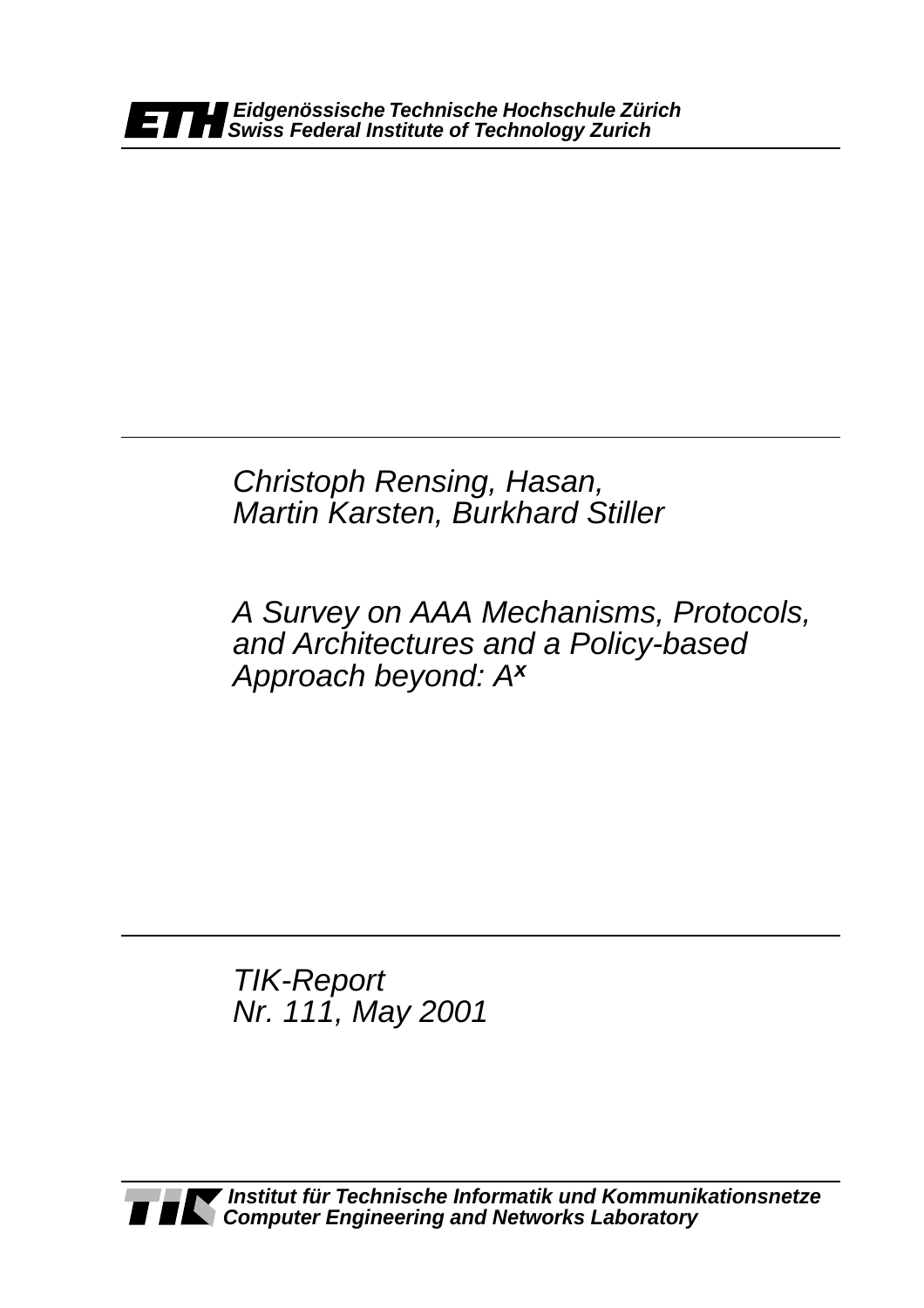Christoph Rensing, Hasan, Martin Karsten, Burkhard Stiller: A Survey on AAA Mechanisms, Protocols, and Architectures and a Policy-based Approach beyond: A<sup>x</sup> May 2001 Version 1 TIK-Report Nr. 111

Computer Engineering and Networks Laboratory, Swiss Federal Institute of Technology (ETH) Zurich

Institut für Technische Informatik und Kommunikationsnetze, Eidgenössische Technische Hochschule Zürich

Gloriastrasse 35, ETH-Zentrum, CH-8092 Zürich, Switzerland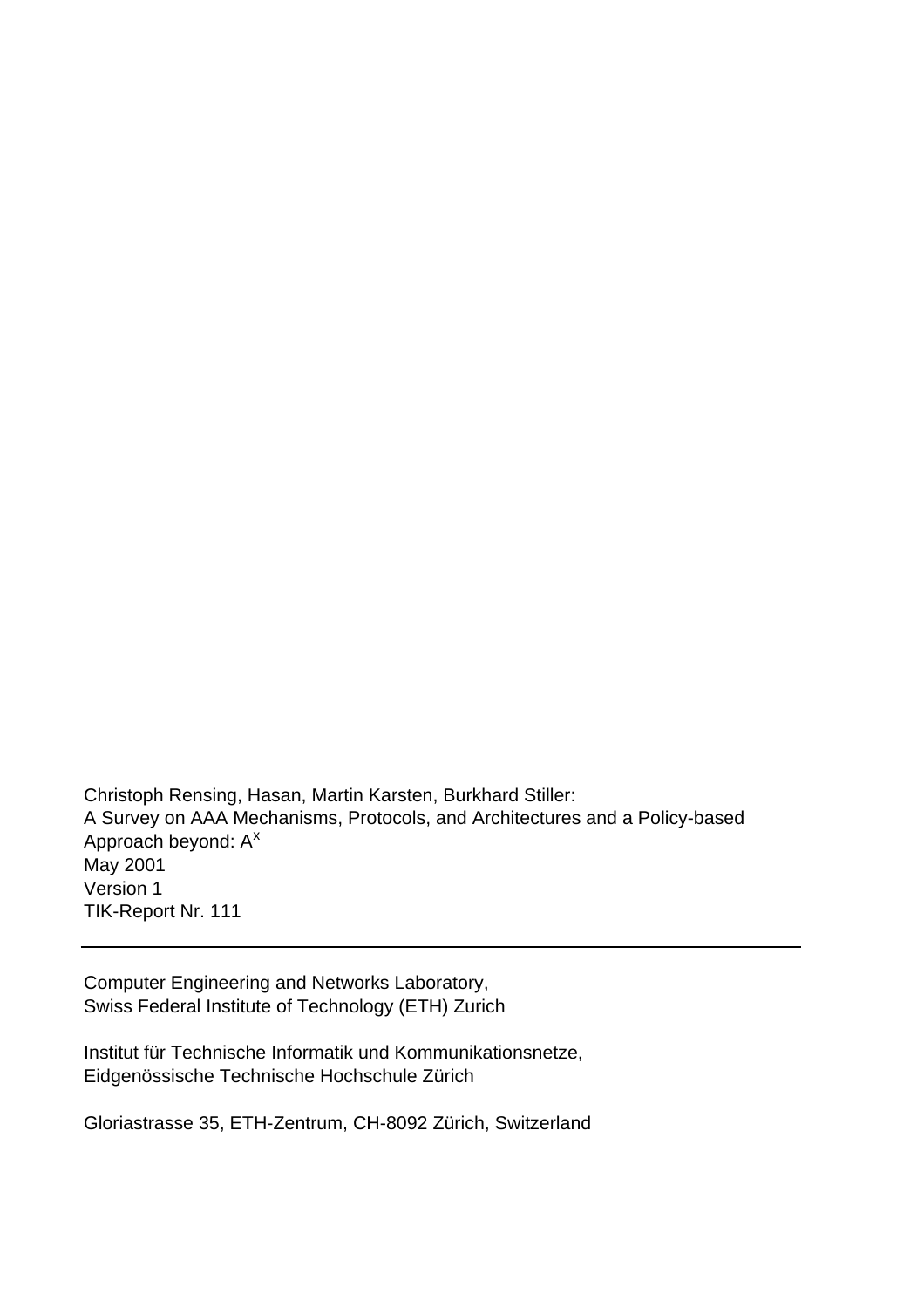#### **A Survey on AAA Mechanisms, Protocols, and Architectures and a Policy-based Approach beyond: Ax**

Christoph Rensing\*, Hasan+, Martin Karsten\*, Burkhard Stiller+

+ Computer Engineering and Networks Laboratory TIK, Swiss Federal Institute of Technology, ETH Zürich, Switzerland

\* KOM - Industrial Process and System Communications, Darmstadt University of Technology, Germany

E-Mail: [hasan|stiller]@tik.ee.ethz.ch, [Christoph.Rensing|Martin.Karsten]@kom.tu-darmstadt.de<sup>1</sup>

## *Abstract*

*AAA, the Authentication, Authorization, and Accounting approach for dial-up connectivity of mobile users and devices has reached a status of maturity, however, limited to a dedicated set of minor scenarios. While the commercialization of the Internet has lead to a large variety of business models based on Internet technology, the demand for standardized and efficient solutions in support of reliable, secure, open, and flexible remote service accesses has increased. In addition to the traditional AAA approach, emerging support services, such as policy support, charging, pricing, and auditing for Internet services, are required essentially to offer as a service provider a viable set of distributed data communication and content services.* 

*As discussed in this work, the existing work on a AAA Architecture still considers dedicated cases and lacks a scenario-independent and generic approach. Therefore, the approach termed* Ax Architecture*, is proposed to enable a generic and integrated way of dealing in a policy-based manner with these support services, which a public service provider must offer for mobile as well as fixed users. This generic Ax Architecture is motivated by indicating basic areas of concern, discussing existing protocols, mechanisms, and data types, and the development of the architecture's scope and major modules required for Ax . Driven by business model needs, but focussed on the technical design and implementation only, this proposed work enables business cases as a top level policy, charging as an economic policy, and QoS support for end-to-end services in the Internet.*

**Keywords:** *Internet, AAA, Policy, Charging, Service Provider, Services Modelling, Quality-of-Service, Protocols.*

### **1 Introduction and Motivation**

Communications in a mobile world are on their way to reach a high penetration in today's Internet Protocol (IP) based networks. The Internet offers a public and private communication platform to enable a variety of services, for business users and private users. As soon as these services will be commercialized the need for access control, authorization, and charging drove technology developments accordingly.

Since the basic IP access can be seen as a commodity and simple services already are self-evident, service providers need to differentiate themselves across a wide range of content and more sophisticated services. This trend is clearly visible in the Internet today, as the variety of business models outline, *e.g.*, connectivity services and portals like AOL,

Yahoo!, or bluewin, peer-to-peer application services like Napster, Gnutella, or Freenet, personal communication services like hotmail or content delivery services like AKAMAI. However, service providers in the Internet need to ensure that they receive a payback for their investments in technology for communications, servers, and content. This statement defines the instantiation of the most abstract, but crucial business policy of the provider to be followed in the market. Of utmost important is the answer to the question: What is the current state of the Internet communication environment economically or market-driven? Certainly, only service providers with well-developed connectivity and content models do have a chance, once technology is in place.

Besides these economic and market-driven aspects the underlying communication technology requires a close-up investigation. What is the state of the Internet technically in support of this environment? Existing Internet protocols for the transport of user data or payload, signaling protocol discussions in support of an end-to-end quality assurance, as well as service provisioning and deployment approaches are manifold. In addition, firewalls and further network devices have to be configured to ensure a negotiable degree of security for users, customers, and communications. The heterogenity in these components, the functionality in networking devices and hosts is another characteristic of existing Internet technology. However, today communication quality guarantees can be granted only in a homogeneous technology and administrative domain. For these reasons, the network of the near future to be considered will be a multi-service network, the multi-service Internet, consisting of multiple domains, operating in an inter-domain fashion, and offering access services, transport services, application services, and content.

To support mobile users in the Internet, adaptive network architectures and management of systems depending on monitoring the activity in this system are required. While customized user services, dynamic user behavior, and user as well as device mobility increase, the importance of access control, authorization, and security considerations arises significantly.

Especially for dial-up or PPP (Point-to-point Protocol) connections *Authentication*, *Authorization* and *Accounting* (AAA) solutions exist in form of protocols and implementations, which integrate these AAA tasks. These tasks are commonly referred to as AAA systems. Presently, extensions to theses systems for other access scenarios like roaming or mobile users and access control extensions to communication protocols like Mobile IP are under discussion in the Internet Engineering Task Force (IETF) and the Internet Research Task Force (IRTF). Besides these protocol and data type parts, policies can be used as a mean for describing manage-1. The portion of work performed by Christoph Rensing was done mainly ment goals and for the general management of networks.

during his stay as an academic guest at ETH Zürich, TIK, Switzerland.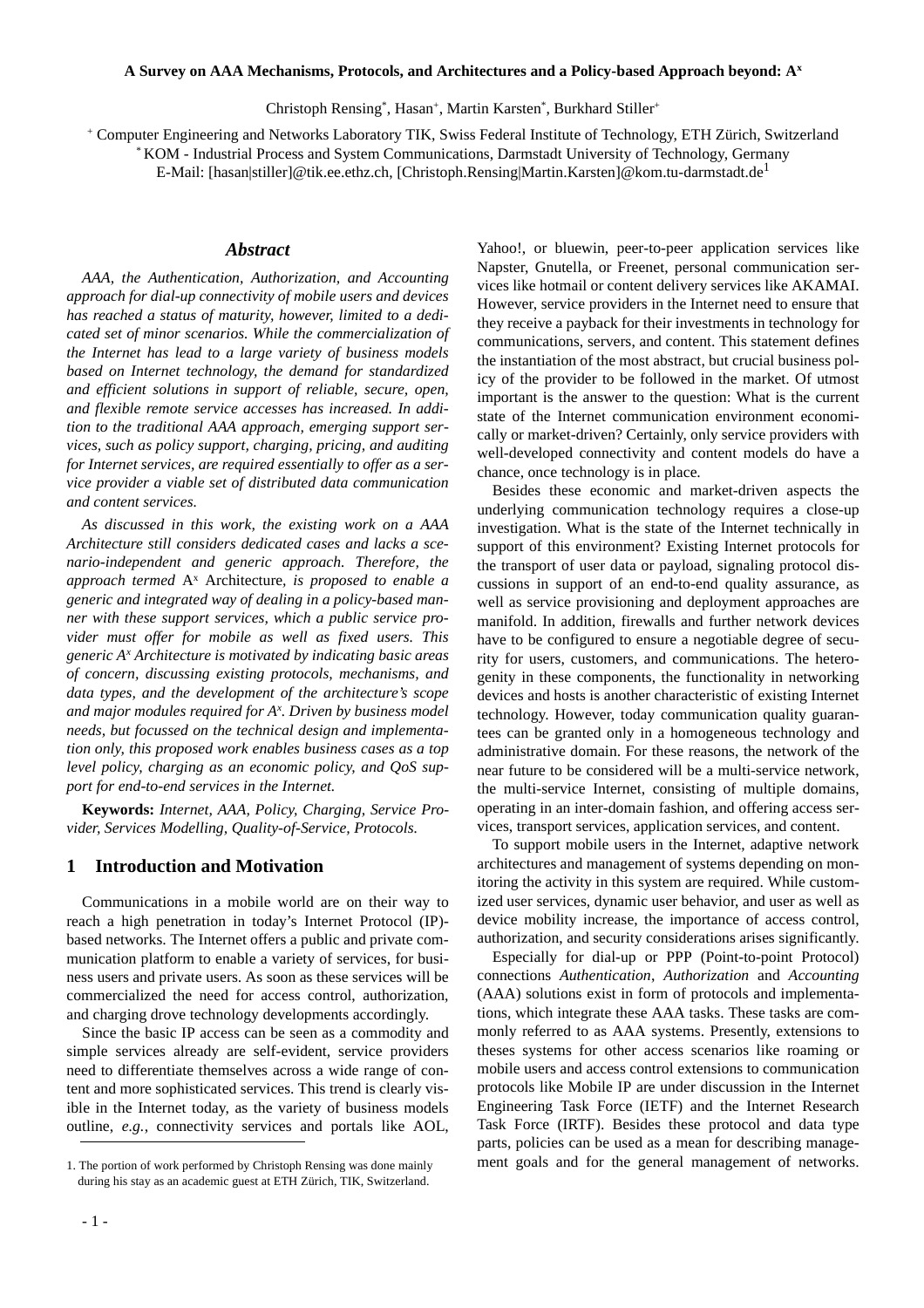Such a policy approach is also under discussion in IETF and IRTF to be applied for the management of AAA systems.

To enable a particular understanding of major observations and their implications for a suitable Internet-based  $A<sup>x</sup>$ , covering major extensions with respect to generic policy support, charging, pricing, and auditing of Internet services, the proposed architecture solution is illustrated using a concrete application scenario.

### **1.1 Application Scenario**

To motivate the variety of services and access regulations for public and private communication means, a realistic communication scenario is introduced. It enables the reader to combine technological, organizational, and economic questions in an integrated fashion.

The father of a family is a technical IT consultant. Most of the time he is traveling for business and at a single day he is in his company's office. While traveling he accesses data from his office to handle his E-Mail and further business applications. For this purpose he uses a wireless Wide Area Network (WAN) access provided by a telecommunication company or the IP access of a customer's network. The protocol applied is preferably Mobile IP, if supported inside the customer's network. Additionally, he performs further studies using different web-based training offers at home on weekends. He pays for this courses by credit card. Some of these courses includes videos, which he wants to view in a reliable quality. To achieve this, he utilizes a Quality-of-Service (QoS)-enabled transport service from his provider.

His son is enrolled in different courses at a virtual business school to achieve his MBA (Master of Business Administration) in finance. From the business school he receives a useridentifier (ID), which he applies to register at the school's web server. This web server offers chat-rooms for enrolled students and also the possibility to do exams electronically. In free time the son trades with an on-line broker and reads business news from a specialized News on Demand (NoD) server.

These accesses to the Internet are implemented as shown in Figure 1. From home an Asymmetric Digital Subscriber Line (ADSL) access is used. In the office a local IP network exists, which is based on Wireless LAN (Local Area Network) being connected to an Internet Service Provider (ISP) over a switched link. The mobile access to the wireless WAN is realized using a pre-paid card and possibly different technologies like GSM (Global System for Mobile Communications) or EDGE (Enhanced Data Rate for GSM Evolution).

This scenario exemplifies the complexity of access control consisting of authentication and authorization. It is necessary to restrict connectivity to IP networks themselves, to transport services with QoS guarantees, and to provide content. Decisions on authorization may be influenced by technical (*e.g.*, remaining bandwidth), confidentiality, and financial aspects (creditworthiness). Also it can be seen that access control can be based on different identity types like personal user-IDs, IDs of hardware devices, or anonymous IDs. Access control has to be done for different access technologies and, especially for mobile users, by service entities which have no contract with users requesting a service.

In this scenario most services are charged, the telecommunication connection and the IP access depending on connection time, the transport depending on QoS parameters, and elearning courses and news depending on content. Therefore, accounting is a must and it includes more than simply metering the time a user is connected to the IP network.



Figure 1: Application Scenario

This scenario shows in addition that different evolutions are leading to an increased complexity of network management in general and of AAA tasks in particular. Furthermore, it has to be investigated which additions to the traditional AAA approach are necessary. These additions are concerned with additional components for auditing and charging and pricing and billing tasks also. Therefore, future extensions of the AAA Architecture and services in this work are referred to as *Ax* , which includes auditing capabilities, policy support, billing, and pricing functionality. These  $A<sup>x</sup>$  services are not completely independent from each other, due to various relations and feedback signals, which will be discussed in Section 4.1.2 in closer details. To meet those requirements, mainly resulting from the increasing complexity, major dependencies and future extensions to AAA of which the authors argue on their usefulness, are to be integrated in an overall view. Therefore, a generic  $A<sup>x</sup>$  services architecture is proposed.

| Level        | Control Path            | Data Path                                          |
|--------------|-------------------------|----------------------------------------------------|
| Content      | <b>RTSP</b>             | news, streaming video                              |
| Application  | <b>HTTP, H.245, SIP</b> | video conferencing, IP-<br>telephony, Java applets |
| Transport    | RSVP, RTCP, ICMP        | TCP, UDP, RTP                                      |
| Connectivity | <b>DHCP</b>             | Sonet/SDH, DWDM                                    |

#### Figure 2: Generic Structure of Partitioning

Covering the set of protocols suitable for the scenario in Figure 1, Figure 2 exemplarily depicts some available protocols for signaling as well as data transport in an IP-based environment to enable a clear separation of concerns. This partitioning includes protocols like HTTP (Hyper Text Transfer Protocol) or ICMP (Internet Control Message Protocol), application classes such as video conferencing or streaming video, or mechanisms like Java applets, always depending on the use within the scenario.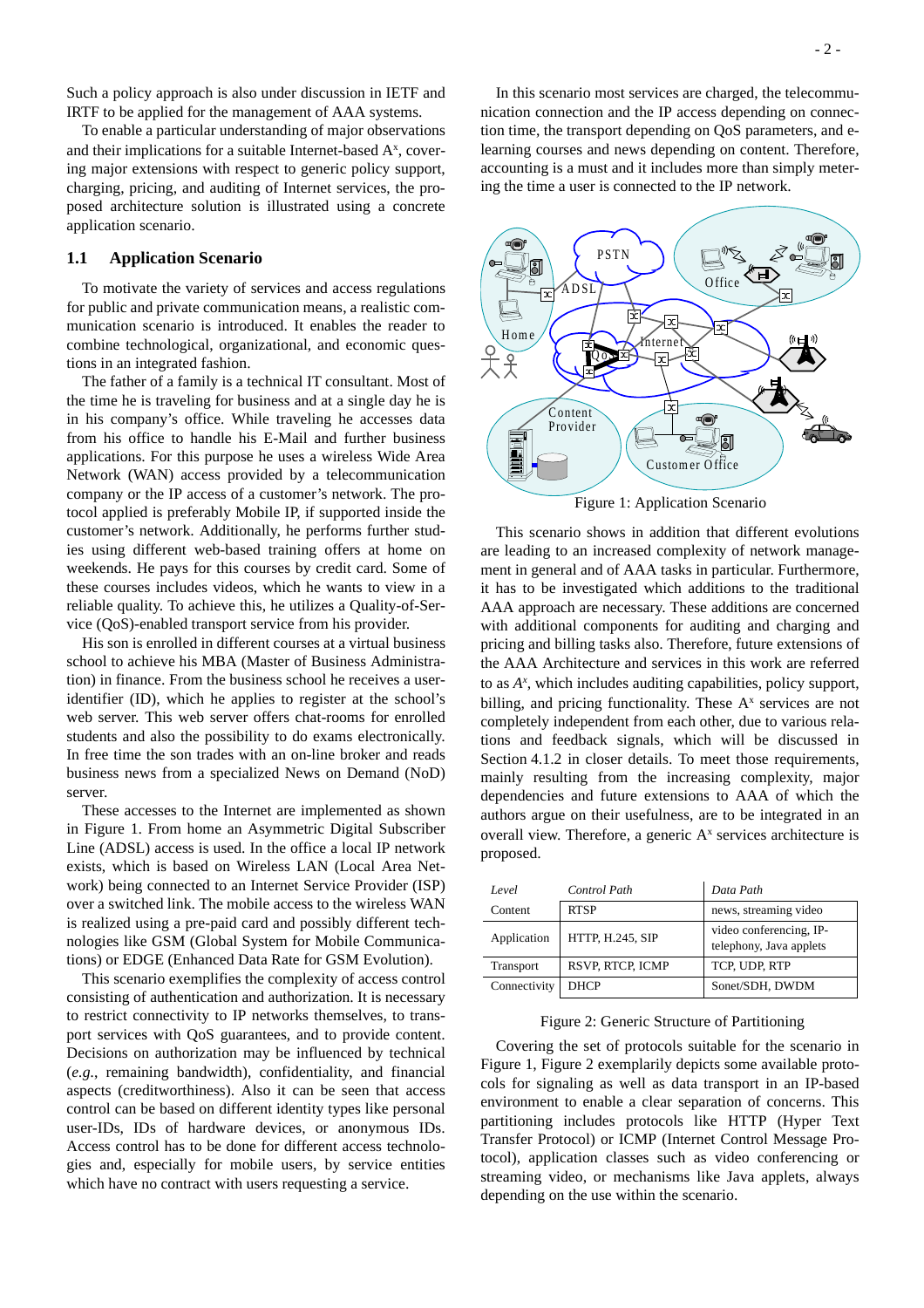## **1.2 The Big Picture and Objective**

The work on Authentication, Authorization, and Accounting (AAA) has reached a status, where a selected number of mechanisms and algorithms are understood and proposals for supporting protocols as well as extensions have been made. Often this work is performed in isolation for shortened tasks and limited scenarios, like connectivity control through a Network Access Server (NAS) or content delivery control through a billing system.

However, the structured description of involved components and entities as well as the identification of interaction schemes between these components is a hard problem independent of existing technology (fixed or wireless networks) or Internet protocols (such as IP, Differentiated Services, or Mobile IPv6). Therefore, this work applies - based on the survey on state of the art in the area of AAA - for a future overall view a generic structure of four horizontal levels, where applicable. The lowest level 1 is concerned with Internet connectivity, level 2 with transport, level 3 with application issues, and level 4 with content issues. Besides these partition into levels a vertical segmentation in the signaling and data path is done as depicted in Figure 2 exemplarily above. The horizontal partitioning defines service classes with similar characteristics and similar AAA requirements also. On connectivity level an authentication based on a hardware device can be done, on content level a personal authorization is often necessary. The vertical partitioning helps to identify, at which point support services are necessary and where not. Authentication and authorization has to be done during signalling mostly, whereas accounting has to be performed on data path informations if it is volume based for instance. The overall partitioning defines protocols, application classes, policies, and mechanisms as Abstract Objects (AO), which are considered separately on purpose in the enhanced context of AAA with respect to their service characteristics, value, or security requirements.



Figure 3: Service Interaction

The objective of this approach is, to define  $A<sup>x</sup>$  services in the most generic way and to build an  $A^x$  architecture enabling services to be used in support of different user services on different levels in different scenarios. Therefore, it is suggested to logically separate user services and  $A<sup>x</sup>$  services from the corresponding equipment which provides those services.  $A<sup>x</sup>$  services are provided to user service equipment in different phases, as they are shown in the logical view of Figure 3 in a simplified form. First, during a service invocation or negotiation phase, a user requests a user service. This request is authorized from the Service Equipment  $(SE)$  delivering  $A<sup>x</sup>$  services, which may be based on authentication. During the service delivery the service usage is metered based on the applied policy and mechanisms. Accounting and charge calculation as well as billing tasks, are performed after or during the service execution. Only the  $A<sup>x</sup>$  service equipment is responsible for the delivery of those  $A^x$  services.

## **1.3 Outline**

This work contrasts the generic policy paradigm, its application in the field of AAA, and its potential extension. Based on the terminology definition in Section 2, Section 3 identifies and briefly discusses major problems areas. Section 4 focusses on existing AAA work, covering mechanisms, policies, and protocols as separate entities. Section 5 describes the AAA Architecture proposed currently by the IRTF. Based on these investigations, Section 6 proposes a general Ax Architecture for enhanced AAA functionalities and a policy-based network management. The discussion in Section 7 complements the work, summarizes, and draws key conclusions.

# **2 Terminology**

In the following basic terms are defined in alphabetic order, which are significant for the following singular understanding and use of terminology.

*• AAA Services*

AAA Services are services related to authentication, authorization and accounting. They contrast to the user services in the sense that they are valuable for the provider of user services, to achieve his business goals, and not for the user in a direct way.

*• AAA Service Equipment*

The AAA service equipment is the equipment of maybe different service providers which is used to provide AAA services.

*• Ax Services*

 $A<sup>x</sup>$  Services define the extended AAA services by policy support, auditing, charging, pricing, and billing.

• *Accounting*

Accounting is the collection and aggregation of information (accounting records) in relation to a customer's service utilization. It is expressed in metered resource consumption, *e.g.*, for the end-system, applications, middleware, calls, or any type of connections. The data can be used for capacity and trend analysis or auditing.

• *Auditing*

Auditing is the verification of the correctness of any process regarding the service delivery. Auditing is done by an independent real-time monitoring or examination of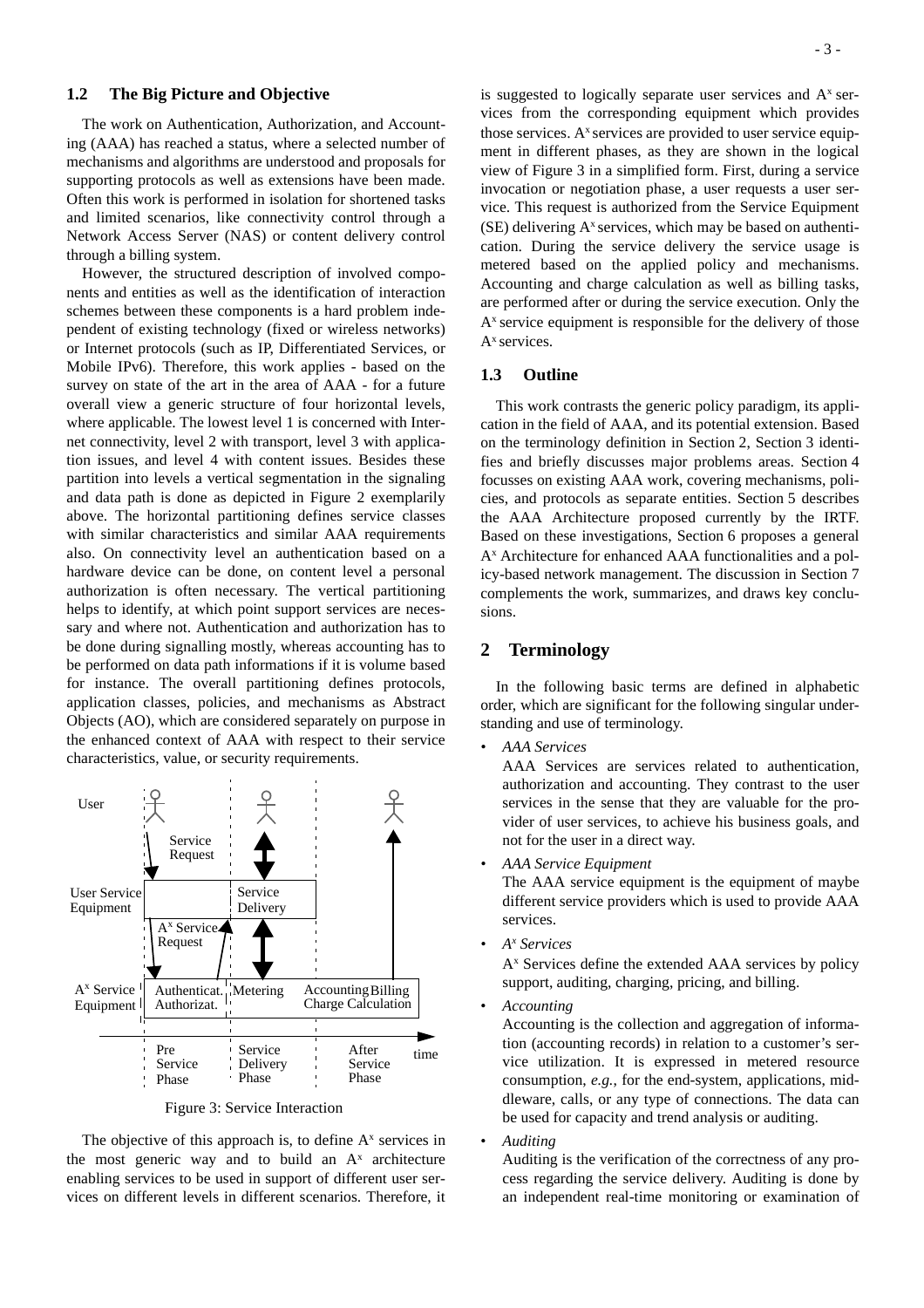logged system data in order to test for correctness of operational procedures and to detect breaches in security. Auditing of accounting records is the base for an afterusage proof of consumed resources and for customer charges.

• *Authentication*

Authentication is the verification of the identity of a subject performing an action. The identity can be personal, logical, like a user ID and password, bound to an infrastructure like an IP-Address, or bound to a device, like a Medium Access Control (MAC) address or the International Mobile Subscriber Identity stored in the SIM (Subscriber Identification Module) Card. The subject of authentication can be a service user or a service provider.

• *Authorization*

Authorization is the verification of whether a subject is allowed to perform an action on an object, *e.g.*, access to or use of some objects.

• *Billing*

Billing is defined as the process of collecting charging records, summarizing their charging content, and delivering a bill or invoice including an optional list of detailed charges (itemization) to a user.

• *Charge Calculation*

Charge Calculation covers the complete calculation of a price for a given accounting record and its consolidation into a charging record, while mapping technical values into monetary units. Therefore, charge calculation applies a given tariff to the data accounted for.

• *Charging*

The overall term charging is utilized as a summary word for the overall process of metering resources, accounting their details, setting appropriate prices, calculating charges, and providing a fine-grained set of details required for billing. Note, that billing as such is not included in this definition. Charging is considered as a dedicated policy to enable a provider to gain revenue for a given network and service offer.

• *Metering*

The task of metering determines the collection of data on the usage of resources within end-systems (hosts) or intermediate systems (routers) on a technical level, including QoS, management, and networking parameters.

• *Network Policy*

Network policies are derived from management goals and define the desired behavior of (and relationship between) different entities in the network by actions to be performed from entities. These entities refer to users, applications, network elements, and service providers.

*• Service*

A service defines a set of capabilities offered by a service provider to a customer. Service equipment, controlled by the provider, generates the service for the user. The pure connectivity service offers an access to the Internet, incorporating layer 1 and 2 of communication protocols. Transport services provide the pure transport of IP packets, covering layer 3 and 4 of communication protocols. This may include QoS-enabled services supported by mechanisms in layers 1-4 for the differentiation of packets. Application services are those services which are build upon transport services, comprising WWW (World-Wide Web) including applets or directory services like Napster or Microsoft's NetMeeting ILS. They include communication services for personal communication as well, like video conferencing or Voice-over-IP (VoIP). Finally, content services include content-driven offers, like News-on-Demand (NoD) or Video-on-Demand (VoD). Note that each of these services is related exactly to one of the levels as introduced in Figure 2.

• *Service Provider*

Service providers are defined in the context of the multiservice Internet on every level, noting different roles. In a competitive market situation multiple of these roles may be combined by a single provider. Therefore, as a provider of IP-based services the Connectivity Service Provider (CSP) offers connectivity and pure IP access to an IP-Router. The connectivity can be achieved via different technologies and infrastructures, such leased from a telecommunication provider (cellular or switched phone) or physically from the CSP himself (switched lines). A Transport Service Provider (TSP) provides transport services with varying qualities or value-added enrichments, including routing. An Application Service Provider (ASP) offers application services, which may be bundled. An ASP can be a software developer selling his product pre-configured according to users demand via the Internet, but also offering additional on-line services, like directory services. Finally, the Content Provider (CP) has to manage content and information which is delivered and transported to users.

• *User Services*

User services are services which are valuable for the end user in a direct way. It is the general term for connectivity, transport, application, and content services.

• *User Service Equipment*

The user service equipment is the equipment of the service provider which is used to provide any type of user services.

# **3 Problem Areas**

Besides the definition and specification of a generic set of A<sup>x</sup> services, which deals with architectural and systemsrelated areas, the particular  $A<sup>x</sup>$  application to roaming and mobile users in the context of Mobile IPv6 is essential. Finally, performance issues of a potential implementation of the architecture are critical with respect to a practical and scalable solution.

# **3.1 Problems Building Generic Ax Services**

The scenario discussion above highlighted major components and functions existing in a scenario where  $A<sup>x</sup>$  services are employed. To achieve the objectives defined in Section 1.2, many problem areas have to be considered. These are related to the general definition of the generic architecture including logical functions. They concern the design and implementation of the architecture implying sig-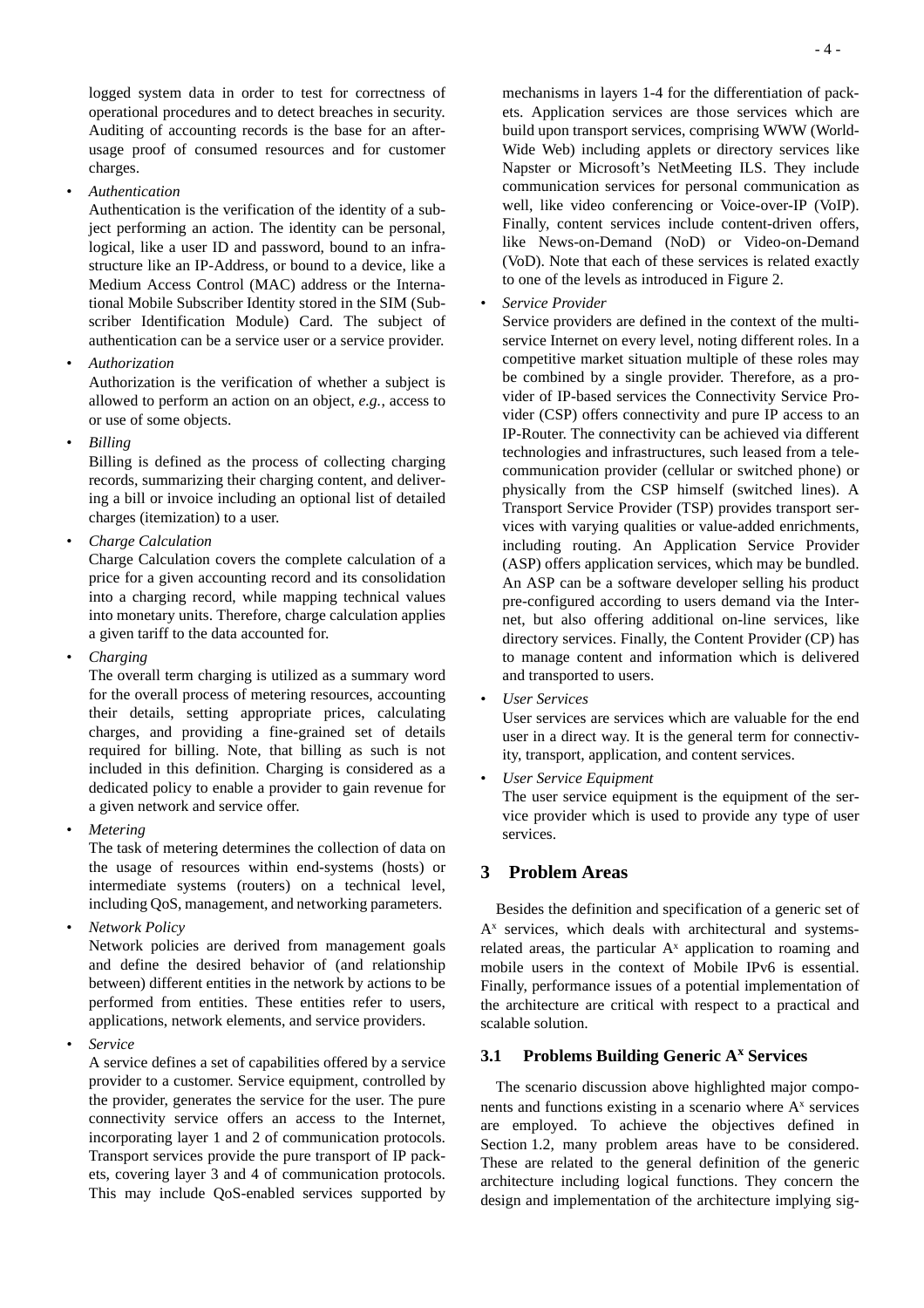nificant use cases for such an  $A<sup>x</sup>$  service, including mobile and inter-domain scenarios.

### **3.1.1 Architecture-related Problems**

- Definition and functional specification of logical modules
- Location and replication of logical modules in physical network components
- Dependency of authentication and authorization policy on business models expressed by payment and charging schemes
- Dependency of  $A^x$  services on terminal, user, and service mobility
- Dependency of  $A<sup>x</sup>$  services on the kind of service (connectivity, transport, application service, content)
- Integration of auditing

## **3.1.2 Systems-related Problems**

- Specification of protocol and component interactions
- Specification of data structures and data records for all  $A<sup>x</sup>$ services
- Warranty of data privacy of all data in an inter-domain scenario
- Specification of a uniform user identifier
- Definition of technology-dependent (layer 2/layer 3) information available for any policy-related decision, including air interfaces, link-level, and network layer information
- Static trust model in an inter-domain multi-provider Internet
- Dynamic establishment of inter-domain trust relationships for all  $A<sup>x</sup>$  services

# **3.2 Problems Applying Existing Services in Roaming Approaches and Mobile Scenarios**

On a short term view it is also possible to extent existing AAA systems to support new requirements, particularly belonging to the implementation of mobility scenarios and roaming approaches, instead of building a new generic architecture. Existing AAA protocols, which will be presented in Section 4.3, and protocols supporting mobility like Mobile IP should be considered as the basis. These areas of concern are also revised in the project MobyDick (Mobility and Differentiated Services in a Future IP Network) [52]. These major problems will not be examined in depth at this stage, but should are considered a highly important problem area, which can be solved in a technology-dependent approach.

- Trust model in case of IPv6 and Mobile IP, covering security associations between the mobile node, AAAF (AAA Foreign), AAAH (AAA Home), and the HA (Home Agent)
- Integration/interaction of authentication/authorization issues with Mobile IPv6
- Definition of functionality and its location in AAAF, AAAH, HA, and the Packet Data Serving Node
- Warranty of data privacy in case of interdomain accounting and charging
- Impact of implementation of fast handovers for intradomain, inter-domain and inter-technology handovers on authentication and authorization.
- Content of the accounting record depending on the scenario, the payment scheme, the mobility policy
- Type of credentials for mobile users/customers

Note that some of these issues have been solved for IPv4, but their use in a native IPv6 environment remains unsolved.

# **3.3 Performance Issues**

Beyond these problems described, for each particular solution decision performance, scalability, and robustness issues have to be regarded in an integrated fashion.

- Scalability of the architecture and charging support with respect to thousands, even millions of users/customers
- Scalability of  $A<sup>x</sup>$  components
- Strength and performance of authentication, authorization protocols, and auditing mechanisms
- Scalability of involved parties for authentication as well as authorization protocols and mechanisms like PKIs (Public Key Infrastructures)

# **4 Policies, Mechanisms, and Protocols for Ax**

To offer services to customers, service providers have to manage distributed systems. This includes the configuration of networking devices (hardware) and the provision of various protocol mechanisms (software). Therefore, all existing AAA functions and their extensions can be seen as a provider-internal service. They cover policies, mechanisms, and protocols supported by exchanged or stored data record formats.

# **4.1 Policies**

Policies define one possible approach to constrain communication in networks and to manage networks. The use of policies for network management in general has different advantages over, *e.g.*, manual (command line) configuration or management via the Simple Network Management Protocol (SNMP). Special evolutions as described in Section 1 can be handled by applying the policy paradigm to networks. The separation of a policy from an implementation enables dynamic changes to the management of systems and modifying the behavior of the system. It allows also for reusability of policies in different heterogeneous environments especially inside different administrative domains [63].

Since the beginning of the nineties it has been proposed to apply the policy paradigm in the area of network management [63]. The first major application of policies was access control in distributed systems. It is often termed "Role-based Access Control" [29], [61]. The first broader application of policies inside the Internet world is on QoS management in the Integrated Services and Differentiated Services architectures [9], [5], and [8].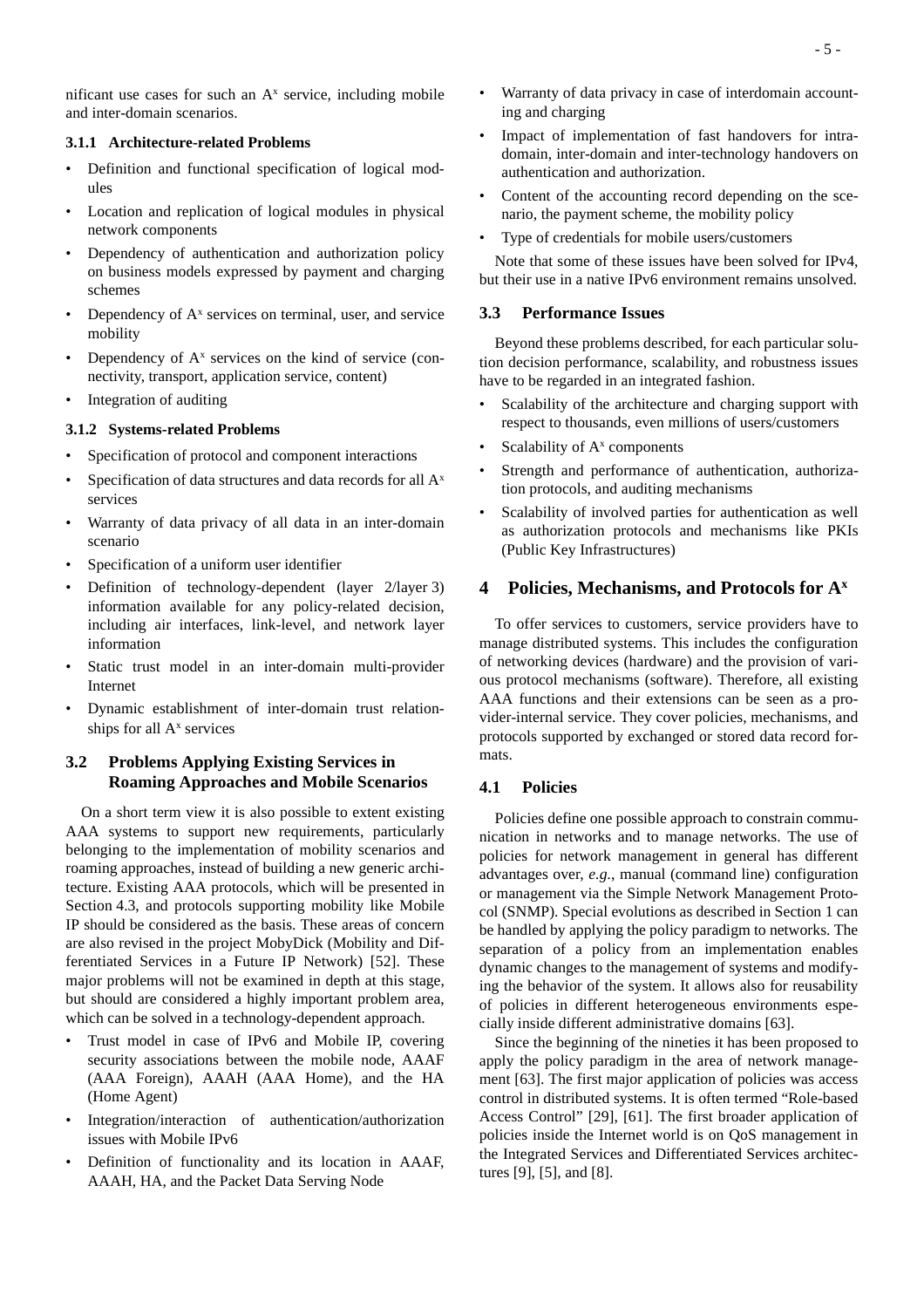These activities resulted in a more general work on network policies. The IETF policy framework working group is working on the definition of a policy terminology [75] and a network policy framework in general [38]. The IETF and the Distributed Management Task Force (DMTF) are concentrating on an object-oriented information model, the Common Information Model (CIM) [22] and extensions, the Policy Core Information Model [54]. These information models determine the base to represent policies of different types, like QoS or authorization policies.

Architectures for the use of policies are under discussion, too. Many architectural proposals use a common basic scheme with elements like Policy Decision Point (PDP), Policy Enforcement Point (PEP), and Policy Repository (PR) [49], [69], and [76]. In many proposals the PR is seen as a directory (cf. Section 5.3 for details). For an implementation COPS (Common Open Policy Service) [7] and a Policy Information Base (PIB) [17] have been proposed within the IETF (cf. Section 4.3).

Many languages for the specification of policies for different applications are proposed. They use either a natural language-like, syntactical or a formal logic-type of approach. The formal logic approach is often used for security policies [43], [57]. Mechanisms for consistency and conflict checks as well as for policy hierarchies have been an intensive topic of research. For network policies most languages use a syntactical approach [3], [18], [50], [56], [67], and [68]. There is also a proposal for an application area-independent language, called PONDER [20]. A survey on languages and policies in this area can be found in [67].

The IETF applies the policy paradigm on security as well. The IP security policy working group [36] is working on communication security policies, mainly for IPsec (IP Security) Architecture. This work started due to the restriction of IPsec protocols to exchange keying material and policy information only between end-points of a security association. The working group will define a data model as a representation of the policy core information model for IPsec policies, where most of the work is described in [44], including an architecture for policy management, a policy language, and a policy exchange protocol.

#### **4.1.1 Application of Policies in the AAA Domain**

For building a AAA infrastructure, a general approach based on policy rules is proposed by the IRTF AAAArch research group (cf. Section 5.3).

Concerning the scenario as described in the introduction (cf. Section 1.1), enhanced AAA services,  $A^x$  services become more and more important.  $A<sup>x</sup>$  services are required essentially by providers to offer transport services as well as information services in a commercial environment. Therefore,  $A^x$  services can differ strongly,  $e.g.,$  on which accounting information is needed or which charging scheme shall be supported. In addition, the application of the policy-oriented paradigm in the area of  $A^x$  is productive to achieve those advantages specified above. A policy-based  $A<sup>x</sup>$  services infrastructure offers the potential to separate service descriptions in form of policies from mechanisms and system-specific information. Furthermore, policies enable the construc-

tion of inter-domain  $A^x$  services applicable in the multidomain Internet.

## **4.1.2 Relationships between Policies and Mechanisms**

To explain the relationship of policy-based  $A<sup>x</sup>$  services and their mechanisms implementing the service, a graphical representation is shown in Figure 4. It depicts dependencies between different policies. There exist two points of view: One starts at the top and follows to the bottom of the graph, defining the systematic view, where the upper level policy requires a set of mechanisms to be selected for its enforcement. *E.g.*, (1) the overall commercial policy of a service provider is enforced by billing, charging, and authorization mechanisms, or (2) the charging policy requires for enforcement an accounting mechanism. In addition, each of these mechanisms "owns" a policy themselves, determining which internal algorithm should be applied. *E.g.*, in case of the accounting mechanism, the accounting data record in use, such as the Call Data Record (CDR) or the Internet Protocol Data Record (IPDR) (cf. Section 4.4 below). Therefore, policies are not independent from each other.

The second point of view starts at the bottom and follows to the top of the graph defines the operational view. Accounting has to be done before charging, and authentication is a precondition for authentication-based authorization. Auditing is a support service. It is not necessary for service provisioning, but may be required due to legal and regulation reasons.



Figure 4: Model of A<sup>x</sup> Policies

Section 4.2 discusses important mechanisms which can be part of policies for different services and how they enable the control of different mechanisms.

#### **4.1.3 Relationship between Policies and Layers**

Policies enable the application of actions, as defined in Section 2. Therefore, it is a key problem to identify parameters and values, which originate from the network, to base a policy decision on. These information and parameters in detail may originate from various layers of a communication network:

- Layer 2: Technology-related, *e.g.*, QoS on the link
- Layer 3: IP-oriented, *e.g.*, router statistics or network data
- Layer 4: Application-based, *e.g.,* ports or transport protocols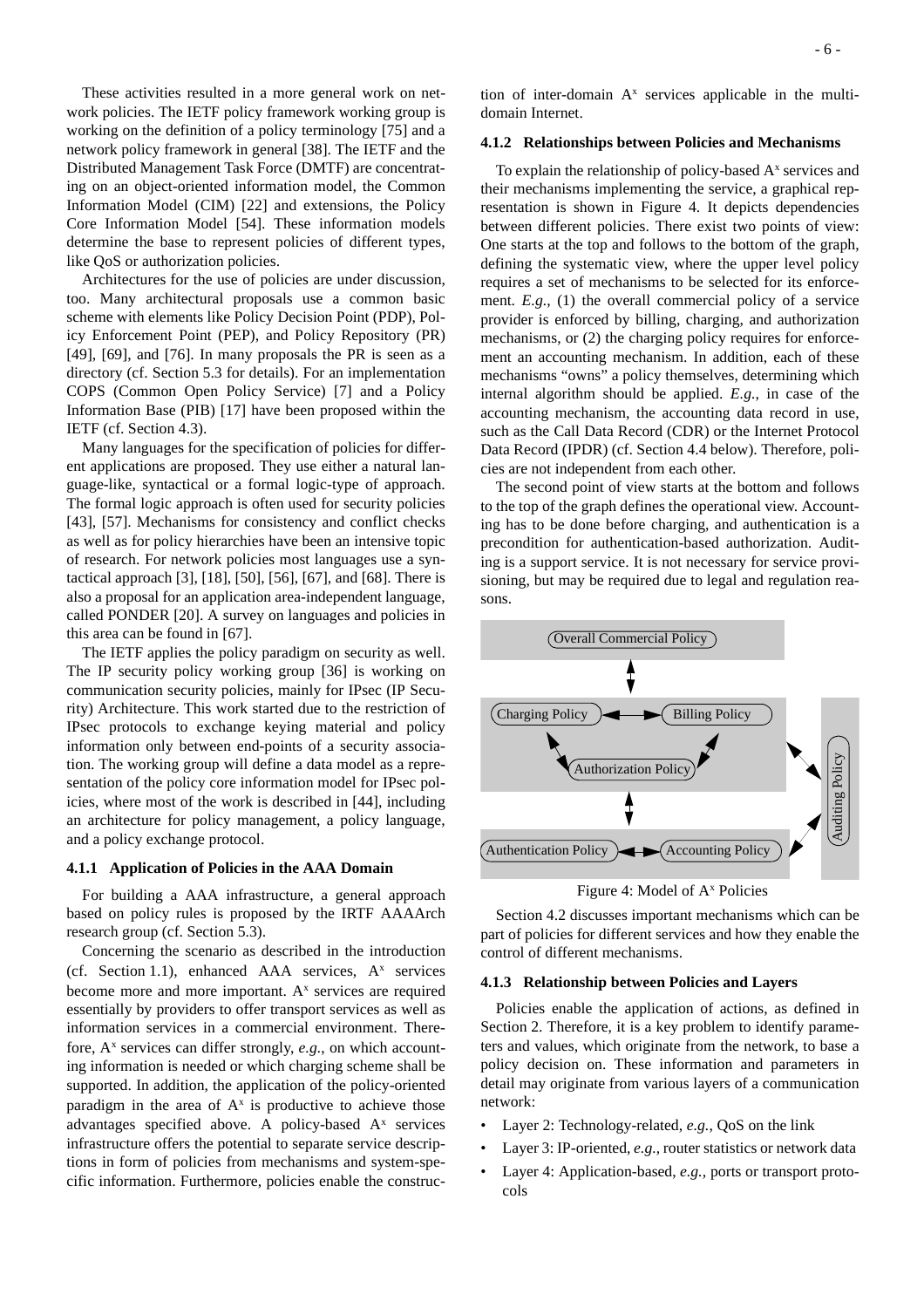Depending on the network management model as well as the security and trust model, those layers of input parameters for policies are specified driven by available metering technology for QoS, topological information, or protocol information of data being in transit. According to Figure 4, a usage-based volume charging policy requires the metering technology for packets sent to be in place. The accounting policy in this case may restrict the metering to collect numbers for all bytes being transferred in a given time period. This is particular the case for the application scenario of Section 1.1, where the ADSL link to the home is provided with a transmission cap on the received data volume. For example, this policy is essential for the service provider to ensure that his backbone network will not be overloaded, or in case of additional requests, that this traffic is additionally charged for.

## **4.2 Mechanisms**

To provide a complete overview, traditional AAA mechanisms and enhancements to them are presented at this stage separately.

# **4.2.1 Authentication**

Authentication defines the verification of the identity of a subject. Authentication mechanisms can be classified as follows:

- *Knowledge*-based authentication founds on the knowledge of shared secrets, such as PINs (Personal Identification Number) and passwords.
- *Cryptography*-based authentication includes digital signatures, challenge-response mechanisms, and message authentication codes. The user owns a private key as a characteristics.
- Authentication based on *biometrics* uses inherent informations on subjects like fingerprint, voice, and eye characteristic.
- Authentication based on *secure tokens* binds the subject to some kind of ownership, e.g. the ownership of a smart card. It is combined mostly with cryptographic mechanisms to transfer the information on the token to the authenticator.
- *Digitized signatures*, including digital images of handwritten signatures and signature dynamics (i.e., measurements of the direction, pressure, speed, and other attributes of a handwritten signature) are not widely used so far.

An authentication policy describes whether authentication has to be done and which authentication mechanisms and algorithms (actions) should be used under which constraints.

### **4.2.2 Authorization**

Authorization is defined as the verification of whether a subject is allowed to perform an action on an object or not. Authorization mechanisms can be categorized in two major classes:

• *Authentication-based* mechanisms require an authentication of the subject as precondition for the authorization. The information for the authorization decision is stored at • *Credential-based* mechanisms use credentials which are trustworthy information being hold by subjects of an authorization process. Credential-based mechanisms are widely accepted in E-Business, *e.g.*, in form of micro payments Millicent [33] or used in SPKI [27].

Authorization policies define those actions a subject is permitted to perform on an object. An authorization policy may be positive (permitting) or negative (prohibiting).

Formally, an authorization policy can be defined basically as follows:

> a set O of objects a set S of subjects a set A of action types Authorization rule: triple (s, o, a) where  $s \in S, o \in O, a \in A$ f:  $S \times O \times A$  -> (True, False)

"if  $f(s, 0, a) = True$ ", the authorization decision is positive. If not, the subject did not achieve the authorization.

This basic definition is enhanced, to include constraints into the policy. These constraints can be current object states or universal conditions. This denotes, that the policy decision can depend on the value of attributes of the object or on universal conditions like time [63].

There exists obviously a great similarity between policies and mechanisms for authentication-based authorization. For credential-based mechanisms a credential has a similar form as a policy, whereby the set of objects has only one element which is the user (may be anonymized) who owns the credential.

### **4.2.3 Accounting**

An accounting system takes two major tasks, to collect data from metering systems and to distribute data to users of accounting records. Therefore, two kinds of policies belong to the collection and distribution.

The user of accounting records can, depending on his objective, specify via an accounting policy, which information he needs at which time from the accounting system. This policy can be event triggered by internal events, the billing system request on an accounting record, or by external events like the end of month. Policies can be obligationdriven also: "if a new charging scheme is placed, new accounting informations has to be collected."

For the collection task a metering policy describes which information has to be metered by a metering system and transported to the accounting system. These policies are event triggered by a signalling event unless static meters are used, which collect data for all flows in a fixed granularity [16]. Obviously, an accounting policy influences metering policies or is enforced through metering policies.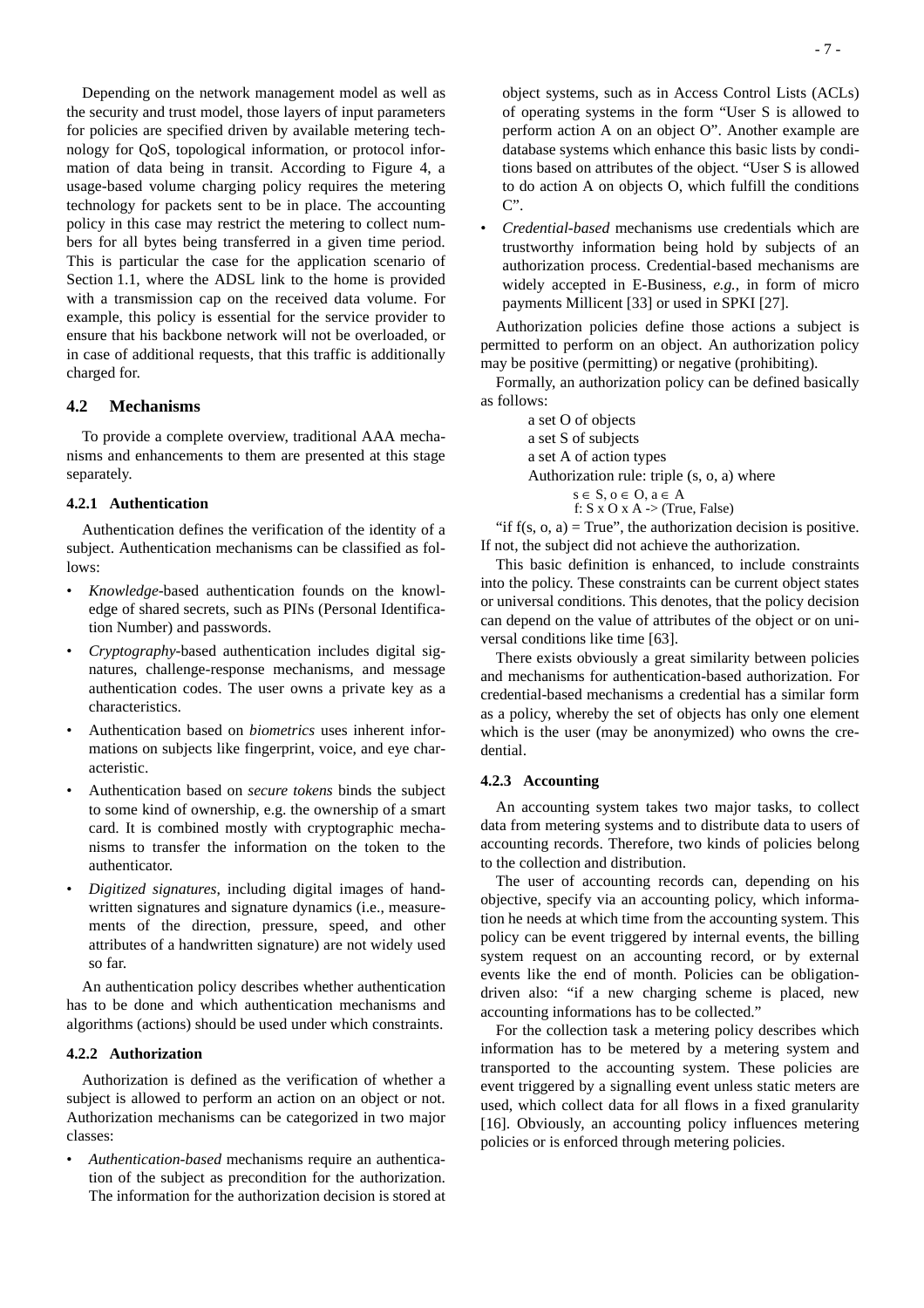### **4.2.4 Charging**

Charging includes the most entangled policy and mechanism at the same time. While a charging policy defines those tariffs and parameters which are applied by charging mechanisms, a charging mechanism provides the infrastructure to calculate final charges for service usage on accounted for information. Therefore, the term Charge Calculation is applied for the mechanism only [65]. Assuming that an overall commercial policy exists, a specific policy drives service providers to gain money and survive in the market. At this stage charging becomes a necessity and, in turn, billing. Therefore, charging is considered itself a policy. However, other service provider policies may exist, such as a government-driven social welfare. While policies determine descriptively which action to take or to react on an event, charging is considered as a dedicated policy to enable a provider to gain revenue for a given network and service offer. In addition, an internal task a provider must be engaged in is the pricing of resources and services. It forms the major input vector for the charge calculation and defines an intended market policy for charging Internet services.

### **4.2.5 Auditing**

Auditing is defined as the independent examination of accounting records, or logged system data. The mechanisms used are dependent on the auditing goal. Auditing for an after usage proof of consumed resources and customers charges is performed by logging signed requests and session status records by the provider or by a trusted third party. Afterwards, evaluations may be necessary.

By applying this in a strong manner, event sequence tracking can be applied. Event sequence tracking or reconstruction is important particularly in the areas of financial transactions, where transactions must be irrefutable. Systems with irrefutable transactions provide non-repudiation service. Non-repudiation services generate, maintain, and validate irrefutable evidence of events in every transactions. The ISO (International Organization for Standardization) non-repudiation model is related to events of sending or receiving a message [39], [40], and [41]. Two types of non-repudiation services are distinguished: non-repudiation of origin (NRO) and non-repudiation of receipt (NRR). NRO gives the recipient the evidence that the sender has sent the specified message. NRR provides the sender the evidence that the recipient has received the specified message. Non-repudiation service comprises of four phases: evidence generation, evidence transfer and storage, evidence verification, and disputes resolution. There are two approaches in implementing non-repudiation services: with and without a trusted third party (TTP). Without the help of a TTP, secrets are released gradually. In early efforts, a TTP acted as a delivery agent to provide nonrepudiation of submission (NRS) and non-repudiation of delivery (NRD). Current non-repudiation protocols reduced the involvement of TTPs to deal with keys only rather than with the content of transferred messages. A non-repudiation protocol is fair, if it provides the originator and the recipient with valid irrefutable evidence after completion of the protocol, without giving a party an advantage over the other party in any possible incomplete protocol run [77]. A fair nonrepudiation protocol using an on-line TTP is proposed in [77]. In [78] the more secure and efficient fair non-repudiation protocol using an off-line TTP is presented.

A simple mechanism for auditing the correctness of logged system data is to compare log entries from cooperating servers. Auditing to detect security breaches is done using audit trails, which are an unbroken chronological log of activities and events containing information on who did what, when, where, and how. Actors or subjects involved in those activities or events can be users (human being), hardware (hosts, routers), or software (operating systems, applications). The examination can take the form of a real-time continuous or periodical monitoring of audit trail and immediate response or reaction, if some unexpected events or activities happen. Performing the examination off-line is possible, but may lose the chance to avoid security violations. Auditing policies in this sense describe which event and activities should be recorded in the audit trail and how the audit trail is checked.

Proving service request and access granting is a more general case, while proving service provisioning and service usage is usually application-dependent and sometimes hard to decide without human intervention. It is shown in [34] how non-repudiation methods are used to prove service request and access granting for a lease service.

## **4.3 Protocols**

Different protocols in support of AAA on different levels exist. Those being discussed inside the IETF AAA working group and related ones are outlined.

#### **4.3.1 Authentication Protocols at Connectivity Level**

Authentication protocols are widely used in establishing a data-link layer connection, mostly a dial-up connection between an end-user's host and the Network Access Server (NAS), but also for switched lines. In general, they allow a peer to transmit authentication information to the authenticator until the authenticator acknowledges the peer. In PPP PAP (Password Authentication Protocol) [46] the authentication is based on a pair of user name and password. PPP CHAP (Challenge Handshake Authentication Protocol) [62] supports a challenge response mechanism, which is controlled by the authenticator. In a challenge response mechanism the password does not have to be transmitted over the link. PPP EAP (Extensible Authentication Protocol) [6] supports authentication based on different mechanisms, identityand challenge-based, but also using One Time Passwords or Generic Token Cards. These protocols are often integrated in the protocols at the transport level, which implement authentication-based authorization.

### **4.3.2 RADIUS**

The RADIUS (Remote Authentication Dial In User Service) protocol [59] has been designed for transferring authentication, authorization, and some configuration data between a NAS, which is a RADIUS client, and a particular RADIUS server, which holds the information to authenticate and authorize a user. The RADIUS server itself can act as a client to other RADIUS servers. Originally, RADIUS has been defined to support dial-up connections and today it is being used in many more scenarios. RADIUS uses different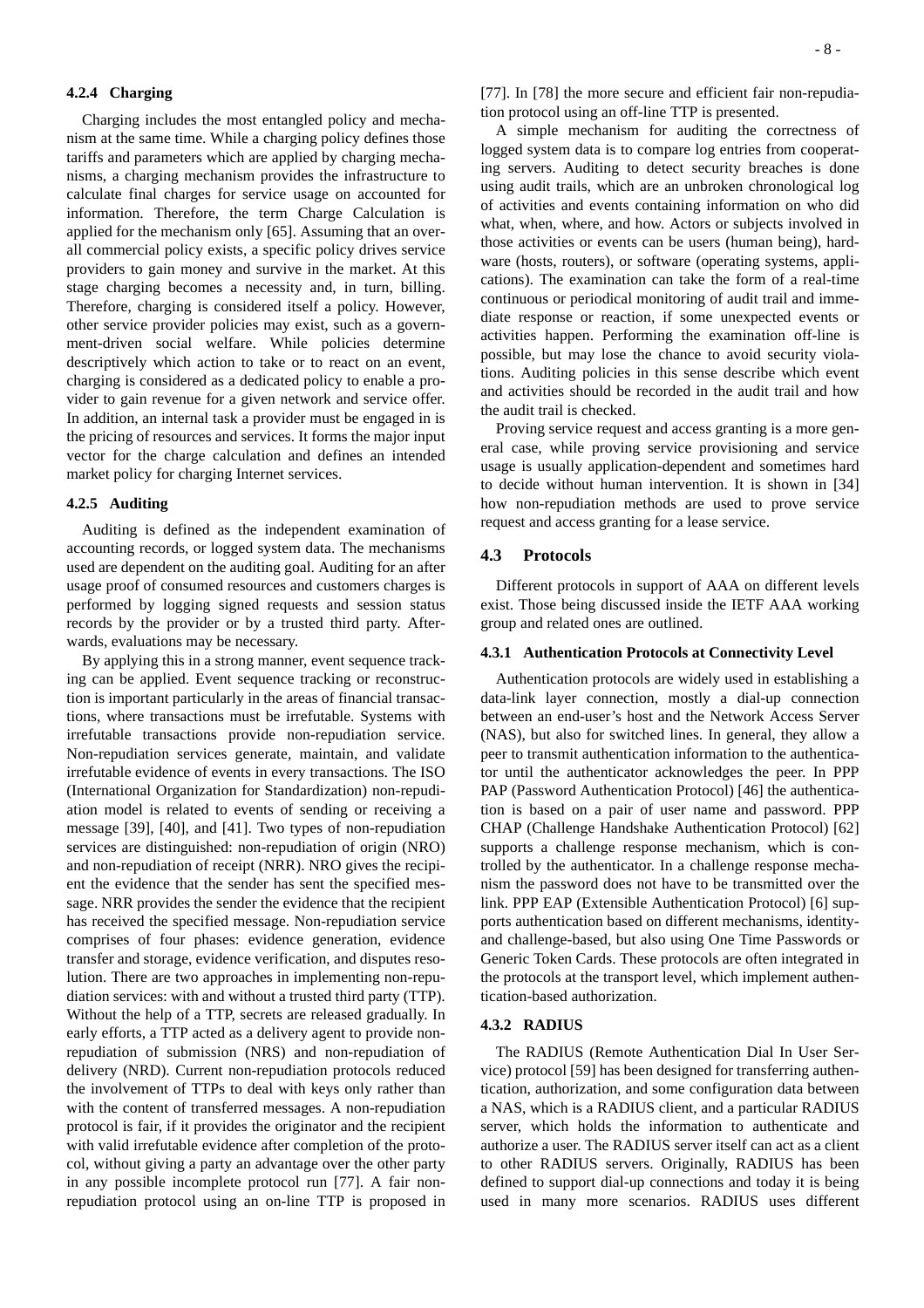authentication protocols listed above. Extensions are defined in [58] for delivering accounting information to a RADIUS accounting server. There are major shortcomings in RADIUS, for which reasons it is not considered acceptable as a typical AAA protocol [12], [51].

## **4.3.3 Diameter**

The Diameter protocol has been defined as a successor of RADIUS, which removes known RADIUS deficiencies. The scope of the protocol is limited to satisfy requirements of network access using different access technologies. Due to this it is not a generic AAA Protocol [12]. Diameter consist of a base protocol [13], which defines header formats and security extensions as well as a number of mandatory commands and AVPs (Attribute Value Pairs). The base protocol is a session-oriented protocol based on a peer-to-peer model. Diameter operates over SCTP (Stream Control Transmission Protocol) [64] as transport protocol, which is not widely used so far. Information is exchanged by means of AVPs.

Different extensions to the base protocol allow the usage of different access technologies, by defining special command codes and AVPs. The NASREQ (Network Access Server Requirements) extensions [15] cover the support of RADIUS authentication protocols, PPP EAP, and authorization needed by NAS-Services. Mobile IP extensions define AVPs to support Mobile IP across disparate administrative domains [14]. By this a Diameter server is able to authenticate, authorize, and collect accounting information for services requested by a mobile node. The accounting extension [4] defines a set of generic accounting AVPs that can be used for all services and supports real-time accounting. Each Diameter extension defines their own service specific accounting AVPs.

### **4.3.4 COPS**

The COPS (Common Open Policy Service) protocol [7] is a protocol to exchange policy information between a policy Policy Decision Point (PDP) and the Policy Enforcement Points (PEP). It is a simple query and response protocol in a client/server model. PEPs are clients and PDP acts as server. COPS supports two common models for policy control: the outsourcing and the provisioning model.

COPS has been originally specified to allow authorization of Resource Reservation Protocol (RSVP) resource requests in networks supporting Integrated Services. But the protocol has been designed to be applicable in a much larger context. Policy Provisioning by COPS has been suggested in [17], independent of a special applications. COPS is considered acceptable as an AAA protocol for requirements defined in the AAA working group [51]. Therefore, additions are made in [25] to extend COPS from the client server model to a broker-based or proxy-based model supporting AAA.

### **4.3.5 SNMP**

SNMPv3 (Simple Network Management Protocol Version 3) proposes a new management model. This model enables the design, development, and deployment of sophisticated management applications, also AAA applications. Especially accounting is supported by transferring accounting records to and storing them in a SNMP Management Information Base (MIB). But SNMP can not be accepted as a general AAA Protocol [51], since it is restricted to a low-frequency management information base access scheme.

### **4.3.6 Further Protocols**

In addition, further protocols can be used for authentication and authorization; some protocols being applicationindependent, like DHCP and DNS, and some being integrated into an application to authorize the use of this application. The following list can not be complete, but it shows that AAA tasks is not performed at the connectivity and transport level only.

• *DHCP*

The Dynamic Host Configuration Protocol (DHCP) [23] provides no methods to authenticate clients requesting configurations. In [24] mechanisms of authentication of the source and contents of DHCP messages are added, which allows for the authorization of clients also.

• *DNS*

Reverse Domain Name System (DNS) lookups on source IP addresses can be used for access control. The DNS name assigned to the IP address is used in order to perform access management. This needs a secure DNS system itself, maybe as defined in [26], and requires that all hosts owning DNS names are enlisted in internal tables, which is often not the case especially when using DHCP.

*• LDAP*

LDAP (Light-weight Directory Access Protocol) can be used to publish different information, policy information in general as well as access control information, for instance in form of Access Control Lists (ACLs). Since access to LDAP information can be authenticated [74] LDAP can be regarded as a protocol supporting AAA.

• *HTTP Authentication*

Part of the Hypertext Transfer Protocol (HTTP/1.1) [30] is a framework for a basic access authentication scheme. [31] specifies a basic and a digest authentication scheme. Applying these mechanisms, the access to Web pages can be authorized.

*• Secure Socket Layer*

The Secure Socket Layer (SSL) protocol is located on top of the transport layer and offers applications using protocols like HTTP, File Transfer Protocol (FTP), or Post Office Protocol (POP) to authenticate the server and client and to build a secure connection providing confidentiality, integrity and authenticity. SSL 3.0 is part of Transport Layer Security (TLS) [21].

*• Secure Shell*

Secure Shell (SSH) is a client-server application which offers the authentication of users and machines establishing a terminal connection between client and server using TCP/IP (Transmission Control Protocol/IP). It is used for encrypted remote logins instead of insecure rlogin or telnet applications.

*• Credit Card Systems*

Typing in the credit card number in an HTML (Hyper Text Markup Language) form to buy access to content in the WWW and transferring this number via HTTP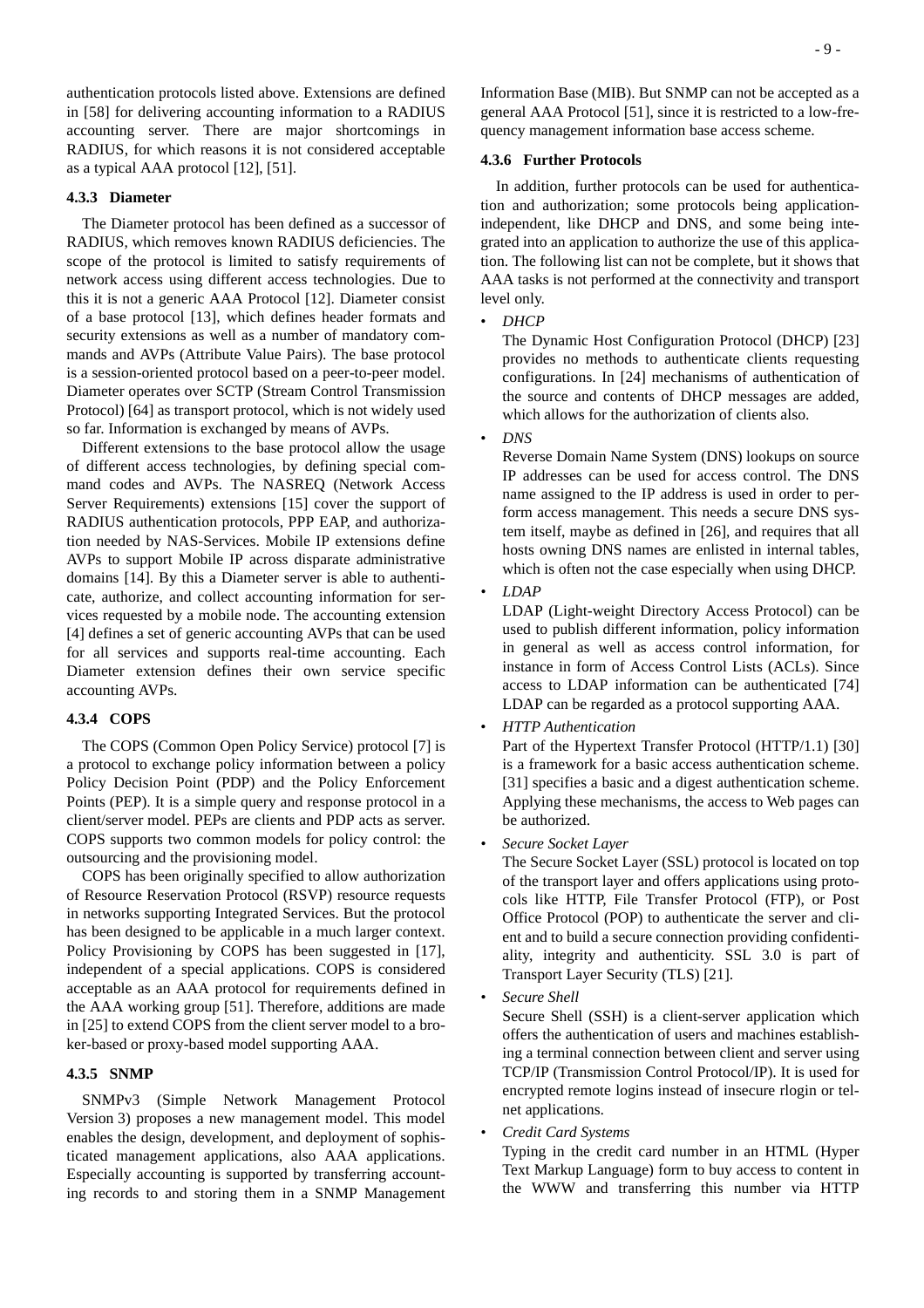defines in principle an authorization approach used for content services.

### **4.3.7 Overview**

These protocols described show a variable degree of suitability for generic AAA purposes. As depicted in Figure 5, they can be arranged according to the levels introduced in Figure 2, where the signaling and data path are considered in an integrated fashion. Figure 5 does not depict the implementation view, but clearly indicates those levels at which a user service may be offered by applying the respective protocol. Therefore, the Abstract Objects mentioned above are instantiated particularly to AAA protocols, each of which providing a highly specialized service.

#### **AAA Protocols**





### **4.4 Standards for Data Records**

The above mentioned Call Detail Records (CDR) [42] and Internet Protocol Detail Records (IPDR) [19] are two examples for accounting records as agreed upon data structures. In addition, RADIUS Accounting Records (RAC), the DIAME-TER attributes, and Real-time Flow Measurement (RTFM) architecture are important. The recently published informal RFC (Request for Comments) on accounting attributes and record formats [11] summarizes existing IETF and ITU-T work and discusses advantages as well as drawbacks in closer detail.

While CDRs [42] are sometimes termed Call Detail Reporting, Call Data Records, or Station Message Detail Record (SMDR), they are the most commonly known records for call-specific data, originating from telephonybased telecommunication systems and developed over many years in an environment with quite static services portfolios. Such a record defines the fundamental unit of data to be exchanged in the circuit-switched voice world. It contains data about each call made, *e.g.*, dialed digits, the phone number dialed from, call direction, service type, associated inverse multiplexing session and port, date, time, off-hook time, on-hook time, determining how long the call lasted, and a circuit identifier. Virtually all telephony switches, Private Branch Exchanges (PBX), and ATM (Asynchronous Transfer Mode) switches [60] produce CDRs. However, each switch product tends to produce CDRs in different formats, which means that data fields of each record may appear in a different order from one switch to another. Therefore, performance-intensive software needs to convert various CDR formats into a standard format usable by a charging system. Because the network provider may charge for bandwidth on an as-used basis, the CDR can be used to understand and manage bandwidth usage. However, they are different in that an SMDR is focused on the station (terminal) and the CDR is focused on the call itself. Therefore, the two terms should not be used interchangeably, since the formats of the records will be different. Usually, a single device, say a PBX, will produce one or the other, not both.

To cope with networking characteristics of the Internet, mainly the packet-switched characteristic compared to the telephone network's circuit-switched system, a corresponding data specification is required. In addition, the Internet market trend to develop and deploy new services frequently arises a second dimension of complexity for an "Internet CDR". Therefore, the initiative "IPDR.org" decided to develop a basic framework for a usage specification, called Internet Protocol Detail Record, allowing different companies to develop dedicated code within the framework, supporting interoperability and the usefulness of the specification [19]. It refers (1) to a functional operation, where an NDM (Network Data Management) function collects data from devices and services in a provider's network, and (2) to usage, the type of data, which shows an open, extensible, and flexible record format (the IPDR record) for exchanging usage information of essential parameters of IP-related transactions. A repository for defined IPDRs is envisioned, including the variety of services, such as e-mail services as well as real-time services. The framework will provide the foundation for the development of open, carrier-grade Internet services enabling next-generation IP networks to operate efficiently and cost effectively.

While RADIUS a.o. deals with start, stop, and activity data including various accounting, tunneling, and general attributes, Diameter being part of the AAA Architecture (cf. Section 5) inherits all of them and defines a secure protocol to transfer these accounting attributes. Finally, the RTFM architecture supports flow measurements via RTFM meter readers, which read data from MIBs to be stored in RTFM attributes, such as source and destination information as well as packets and byte counts.

Additional data formats are available, however, mainly with respect to a particular protocol as mentioned above or an application. DNS and DHCP maintain customer profile data, which form a type of standardized data format. Additionally, LDAP offers mechanisms with transfer capabilities for customer profile data. However, these data formats are not generally exploited for the purpose of accounting or other AAA tasks.

# **5 The IRTF AAA Architecture**

The IRTF research group AAAArch aims at the definition of an architecture and model for inter-organizational AAA. To achieve this, they apply a policy-based approach. This group's work shall be in conformance to the work of the IETF policy framework group. Within the IETF a policy is defined as an aggregation of policy rules, made up of conditions and of policy actions [54].

## **5.1 AAA Components**

The Rule-based Engine (RBE) is a central component, which evaluates policy conditions to take a policy decision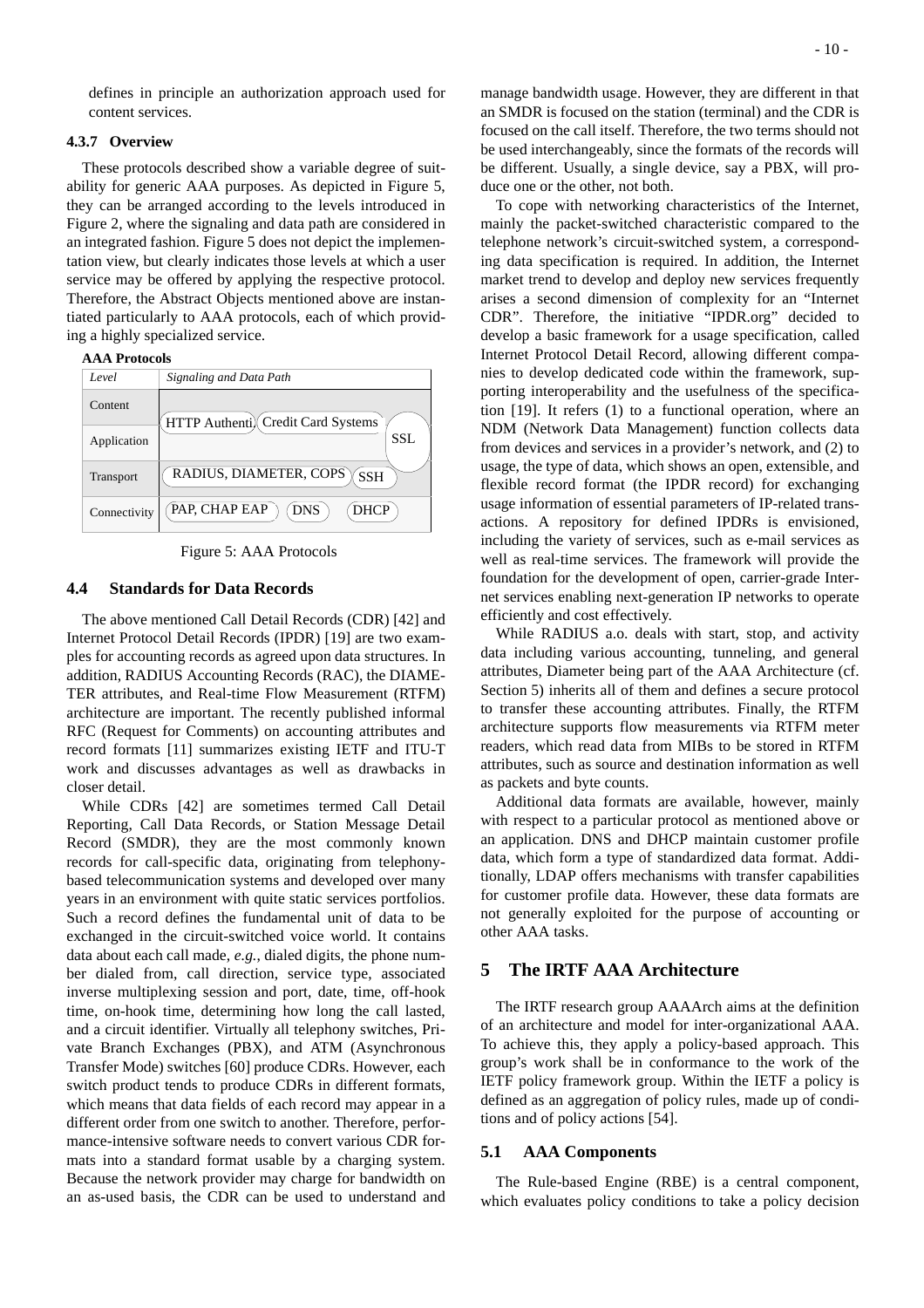and executes a policy action depending on the outcome. Policies are stored in Policy Repositories (PR). In the IRTF research group the main focus is on authorization policies for service requests and accounting policies belonging to a requested service. The enforcement of policy actions has to be done by different components, depending on the kind of action. Most actions, belonging to a requested service have to be done by the Service Equipment (SE), which covers all kinds of network elements itself. Other actions belonging to support services, especially accounting, are done by AAA servers separated or integrated into the service equipment [47].

# **5.2 AAA Services**

The foundation of this AAA Architecture is the assumption of a multi-domain Internet topology. In each administrative domain resides at least one AAA server. Distributed AAA servers offer authorization and accounting services. The authorization service is defined as the process of achieving an authorization decision to grant or deny a user's request for services or resources. An implied request is transformed into an authorized session by setting up the service equipment and logging the session's state. Accounting services record relevant accounting information obeying the authorization's decision and the ongoing resource use of the authorized session.

Authentication of users is not a generic part of these services. It may be done by a AAA server based on the user authentication information which can be part of the AAA request. Future extensions of the AAA servers are envisioned and discussed in the IRTF RG also.

To generate the AAA Services secure trust relationships between different AAA servers are necessary. By contract, the user establishes a trust relationship with one dedicated service provider, his User Home Organization (UHO). This UHO operates a AAA server, as all service providers do including the Foreign Organization, from where the user requests a service. For existing trust relationships between service providers' AAA servers the chain can be solved and the Foreign Organization can trust the user [72]. Therefore, authentication between peer AAA servers is also part of services [47].

## **5.3 AAA Architecture and Protocols**

All components discussed above are structured in a AAA Architecture as shown in Figure 6. The RBE resides inside a AAA server. The AAA server receives service requests from the Service Equipment (SE) via an Application-specific Module (ASM) or form other AAA servers. On one hand, a request received by the AAA server is inspected by AAA servers considering policies stored in the PR. To evaluate policy conditions, it may be necessary to consult other AAA servers or the status of the service equipment. This is done firstly by sending requests to other AAA servers and secondly via an ASM. ASMs are needed additionally to enforce policy actions. Therefore, ASMs configure the Service Equipment and provision a service. On the other hand, policy actions are taken by the AAA server itself. It holds session states, records accounting data, and logs actions [47], [48].

The protocols used in this architecture include:

- (1) special AAA protocol, which is assumed to be standardized in the research group of the IRTF
- (2) particular API (Application Programming Interface) or the AAA protocol also
- (3) depending on the implementation of the PR, the LDAP or an API
- (4) an application-specific protocol



Figure 6: AAA Architecture

# **6 Proposed Generic Ax Architecture**

In Section 3 key problem areas were listed to motivate the required extensions of the traditional AAA Architecture. Until today, they have been solved for highly specialized scenarios only. Due to the advantages discussed above, a policybased approach defines an excellent starting point, but the IRTF's AAA Architecture can not solve all problems related to A<sup>x</sup> services. There exist some major weaknesses presented below and the architecture is not completely generic:

- Functions of policy decision and policy enforcement are not separated clearly. The AAA server takes policy decisions on authorization, but also enforces accounting policies by performing accounting tasks.
- The extensibility to functions beyond AAA, as presented in Section 4.1.2 is complicated, since components are not defined in a generic way. Many enforcement functions are located in the AAA server itself or in the ASM.
- The usability of  $A<sup>x</sup>$  services for applications and content level services is difficult, since AAA services are provisioned mainly for transport and connectivity level services. Especially accounting, auditing, or charging are not defined for these upper levels.
- The function of the ASM has not been defined completely. It seems to act as a place holder for those tasks, which can not be assigned otherwise.
- The inclusion of OoS-related support services has not been considered.

The appropriate desire is given by an architecture for generic A<sup>x</sup> services, which can be used in all applications shown in the scenario in Section 1.1 and additional ones.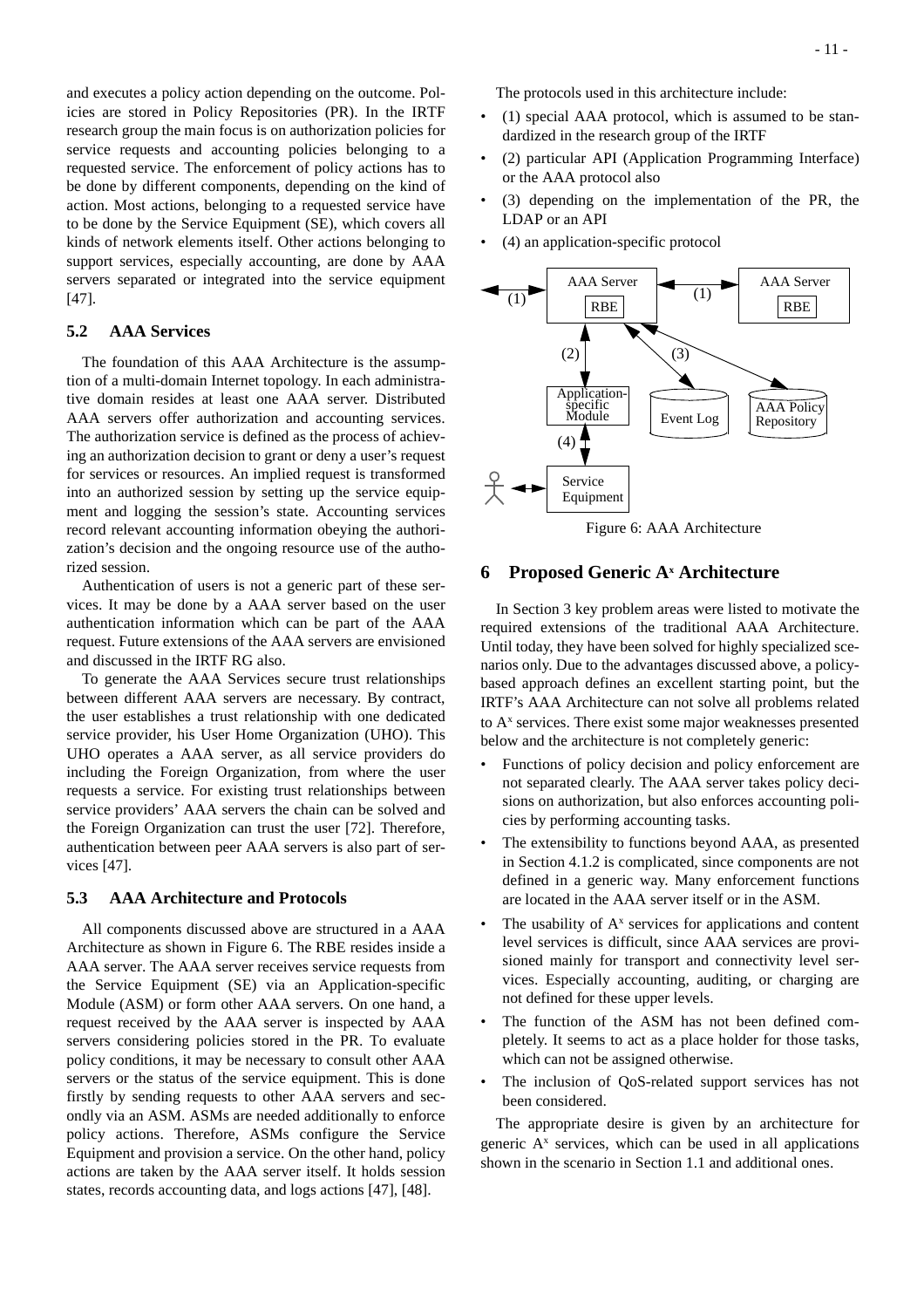# **6.1 Approaching a Generic Ax Architecture**

As a path leading toward such a generic architecture the following steps are proposed:

- Definition of network policies describing the behavior of  $A^x$  supporting elements separated for each  $A^x$  service and for each level as defined in Section 1.2.
- In-depth examination of dependencies between policies for different  $A<sup>x</sup>$  services and also to an overall commercial policy, which by itself will not be part of the  $A^x$ architecture.
- Definition of basic logical modules which, on one hand, are necessary to enforce different policies and, on the other hand, support the policy management, like with PDPs or PRs. These logical modules define the design space of the architecture.
- Investigation of different implementation architectures which can be build out of these logical modules. These components of the architecture can implement one or more logical modules. They can be replicated and located in different domains. These instantiated architectures differ with respect to performance, scalability, and robustness as well as functionality.
- Definition of  $A^x$  protocols involved in that type of architecture and their interaction between components.
- Validation of instantiated architectures by mapping them to different complex multi-service multi-provider scenarios, like the one shown in Section 1.1.

# **6.2 Scope of a Generic, Policy-based Ax Architecture**

The overall commercial policy, as mentioned in Section 4.1.2, is enforced on one hand using the Service Equipment providing those services requested from users and on the other hand from entities providing different Ax services. The behavior of each entity performing an  $A^x$  service can be described by a policy derived from the overall policy. The behavior of the Service Equipment, which is controlled by the service provider, can be described as whether and how a service is provided to a customer dependent on constraints and additionally by describing the internal behavior of the Service Equipment, depending on the state of the system. The first one can be derived also from an overall policy and represented as an authorization policy.

Due to these reasons and advantages described in Section 4.1.1 the policy paradigm is utilized to build an  $A^x$ service architecture. As the base of a generic  $A<sup>x</sup>$  Architecture the common base scheme for policy-based architectures as shown below is applied.

Policies are edited via a policy management tool in general. This can be a simple editor, but also a full management tool which performs inconsistency- and conflict checking. Policies edited are distributed to the PR or directly to the PDP by configuration. PDPs take decisions, which means, they evaluate policies along with other data and potentially other policies. If a policy maps, the policy is sent to a PEP. Therefore, policies are translated in configuration data for the PEP. The corresponding architecture is depicted in Figure



Figure 7: Policy-based Management Architecture

7 which shows a scalable approach for multiple PDPs and PEPs in support of PRs.

## **6.2.1 Ax Modules**

Necessary modules of the A<sup>x</sup> Architecture can be deduced from the base scheme. All different  $A<sup>x</sup>$  policies have to be stored in a PR. This can be a single integrated one or many distributed ones. To evaluate policies, a PDP is used as a module. There can be one PDP for every of the different kinds of  $A<sup>x</sup>$  policies or an integrated one. The instantiated design is dependent on those dependencies between different kind of policies. While the PDP is the major part of the  $A^x$ server, investigations on policy dependencies are for further work.

PEPs are also modules of the  $A<sup>x</sup>$  Architecture. They are located in the Service Equipment, either the Service Equipment used to provide user-requested services or Service Equipment providing  $A<sup>x</sup>$  services only by implementing the variety of mechanisms. To describe PEPs different policies and functions presented in Section 4 have to be considered.

Authorization policies are normally enforced by a decision with specified service parameters, whether or not a service is provided. This decision describes the behavior of the Service Equipment according to a user request.

Authentication policies are enforced by a special module, which owns necessary authentication information on identities to be authenticated, depending on the mechanism, and which implements various authentication mechanisms.

The PEP of a metering policy is located regularly in the Service Equipment for user-requested services or an extension of this, since it meters service provisioning. Appropriate data can be transmitted to an accounting module or can be stored inside or outside the Service Equipment itself.

For accounting and charging purposes PEPs are located in special modules, which are operating on metered data by aggregation and other mechanisms. Results of these operations are stored in accounting and charging databases.

The location of enforcement points of auditing policies is dependent on mechanisms described for auditing policies. For real-time auditing the enforcement is performed in all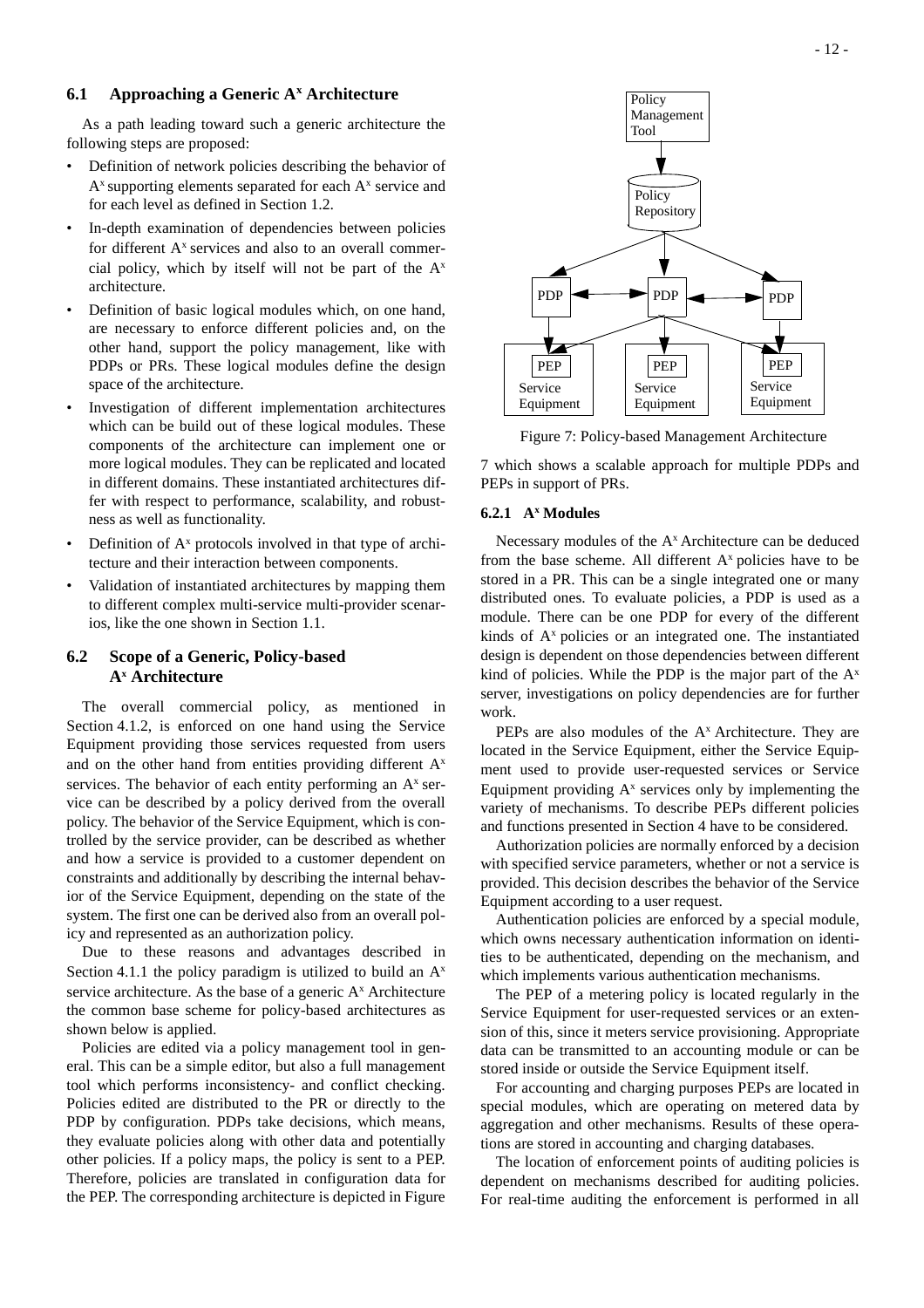modules provisioning services, covering user services as well as A<sup>x</sup> services. For an after-usage-auditing a special auditing PEP is necessary.

Overall the following components have been identified:

- $A^x$  PDPs as a major part of an  $A^x$  server
- A<sup>x</sup> Policy Repository
- Authentication PEP module
- Authorization PEP module inside the Service Equipment
- Metering PEP module inside the Service Equipment
- Accounting and Charging PEPs with additional databases for accounting and charging records
- Auditing PEPs dependent on auditing policies located inside each other module or as an independent module

Additionally, a policy management tool is essential, which allows administrators to specify those  $A<sup>x</sup>$  policies required.

Different modules have to be arranged in the generic architecture. By using the common base scheme, as shown in Figure 7, the proposed architecture can be drawn, where each Ax PEP is considered as an isolated module. After an indepth examination of these dependencies, this can be adapted, mainly driven by dedicated performance and security issues as presented in Section 3.3. Furthermore, additional elements are required for the implementation of enforcement purposes, like event logs or session directories.



Real-Time Auditing PEP

Figure 8: Generic A<sup>x</sup> Service Architecture

Figure 8 shows the proposed architecture, while only major relations are depicted. *E.g.*, the accounting PEP requires metered data, originating from the metering PEP, or the auditing PEP inspects accounting or charging records accordingly.

## **6.2.2 Ax Services**

 $A<sup>x</sup>$  services are independent services which are provided for Service Equipment performing user-requested services or to other  $A^x$  servers. If an  $A^x$  service is requested from an  $A^x$ server, he requests necessary policies from the PR and takes the policy decision, depending on constraints.  $A^x$  services are performed by the  $A<sup>x</sup>$  server through the enforcement of policies in the different PEPs.

For instance, if a user requests an application service, the application Service Equipment sends an A<sup>x</sup> service request to the  $A<sup>x</sup>$  server. This request has to specify the requested service as a minimum. Depending on the authentication policy, authentication information on the user are needed further on. The  $A<sup>x</sup>$  server takes the policy decision and configures, if the request is authorized, the Service Equipment and, additionally, the other  $A^x$  PEPs in respect to these policies. There does not have to be an explicit response to the  $A<sup>x</sup>$  service request, aside from the authorization enforcement. If the authorization succeeds, all other  $A<sup>x</sup>$  services have to be enforced also. If this is impossible, the authorization decision has to take this into account. It has to be noted, as shown in Figure 3, that some services, like authentication and authorization, are delivered once, when the request is signalled. Other services like metering and real-time auditing happen continuously during the service delivery. Finally, others like accounting and charging can be performed afterwards. This has to be ensured in the signaling phase by configuration of PEPs.

Different protocols are needed to implement this proposed architecture. To request a service from a user, a special protocol is needed. It is necessary to define an interface, like LDAP, between the PR and the  $A<sup>x</sup>$  server. Different interfaces between the  $A<sup>x</sup>$  server and different PEPs are necessary as well.

## **7 Summary and Conclusions**

Based on a real world scenario this work motivated the future necessity of  $A<sup>x</sup>$  services in a commercial-driven Internet, where many problems identified restrict the design and implementation of  $A<sup>x</sup>$  services. To solve these problems of A<sup>x</sup> services for todays and future user services a generic approach has been proposed. Therefore, user services on different levels and  $A^x$  services have been separated clearly. Applying the theoretical policy paradigm to describe different A<sup>x</sup> services and the behavior of the according Service Equipment is defined. Based on these consideration the existing policy architecture base scheme has been adapted to the  $A^x$  environment to define a generic  $A^x$  architecture.

Assuming an implementation of this architecture, including major mechanisms and protocols, all user services shown in the application scenario of Section 1.1 are able to use  $A^x$ services under the following preconditions. (1) In each administrative domain an  $A^x$  server, which determines the PDP, has to be located, (2) trust relationships between service provider's PDPs have to be established, and (3) the provider's overall commercial policy has to be described in a uniform way. The adaptation of the scenario, including the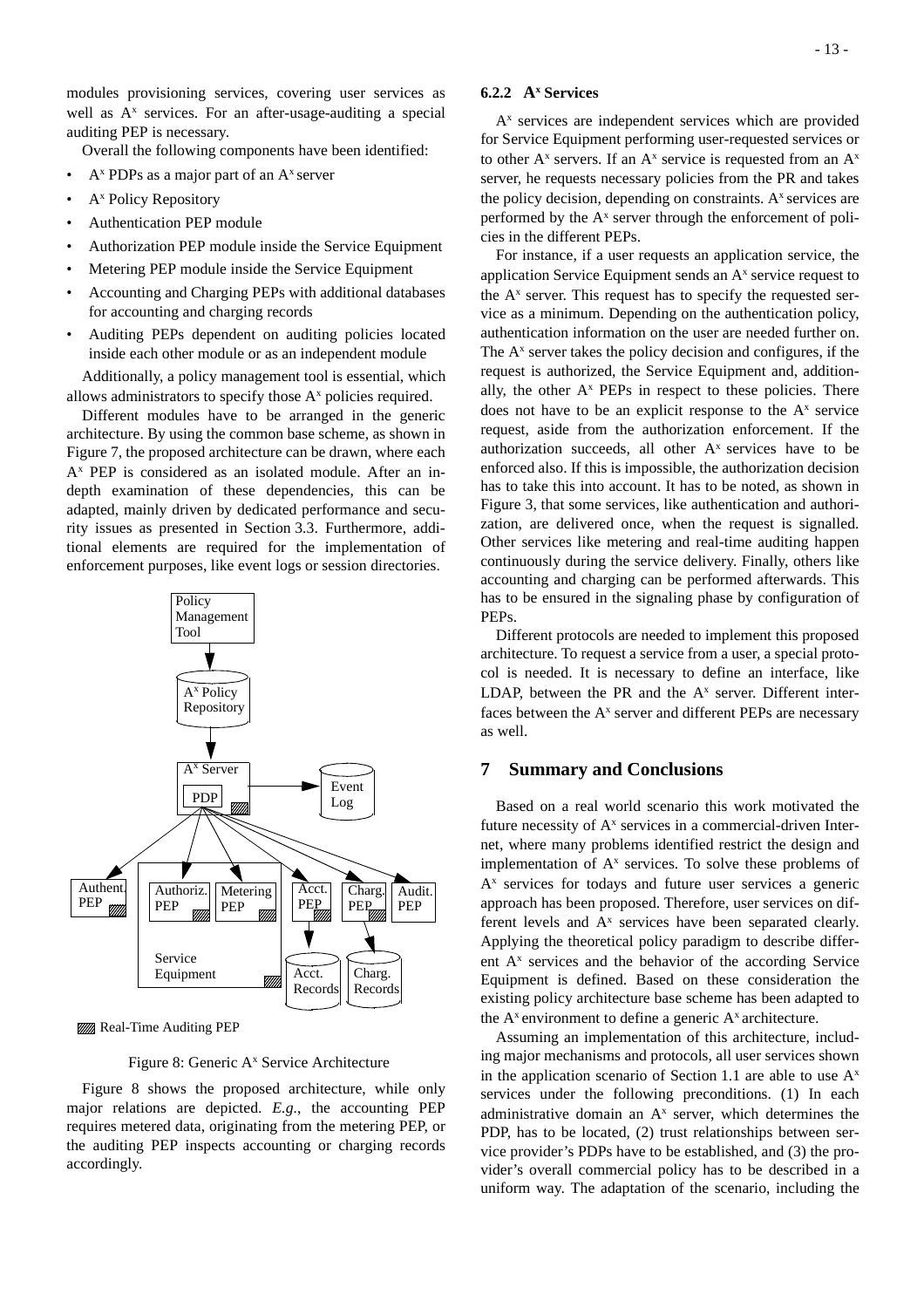

Figure 9: A<sup>x</sup> Service Application Scenario

infrastructure of newly distributed  $A<sup>x</sup>$  servers, is shown in Figure 9.

Future work is concerned with the analysis of dependencies between different A<sup>x</sup> policies and the overall policy. In particular, implications on authentication and authorization policy are of interest. In addition, the detailed investigation of QoS support plans by this A<sup>x</sup> Architecture is under consideration, enabling a homogeneous and integrated approach. Furthermore, the presented higher-level draft architecture will be extended to a complete model of a generic  $A<sup>x</sup>$  Architecture, including a proposed  $A^x$  protocol,  $A^x$  data types, and A<sup>x</sup> message sequence charts, which will enable the functional prove of this model's value in different major scenarios.

#### **Acknowledgments**

This work has been performed partially in the framework of the EU IST project Mobility and Differentiated Services in a Future IP Network (MobyDick, IST-2000-25394), where ETH Zürich has been funded by the Swiss Bundesministerium für Bildung und Wissenschaft, Bern under grant No. 00.0275. In addition, the authors like to acknowledge many fruitful discussions with P. Kurtansky, T. V. Prabhakar, and J. Pandey on the design of the generic  $A^x$ Architecture.

#### **References**

- [1] B. Aboba, J. Arkko, D. Harrington: *Introduction to Accounting Management*; IETF, RFC 2975, October 2000.
- [2] B. Aboba, P. Calhoun, S. Glass, T. Hiller, P. McCann, H. Shiino, P. Walsh, C. Perkins, B. Patil, D. Mitton, S. Manning, M. Beadles, X. Chen, S. Sivalingham, A. Hamed, M. Muson, S. Jacobs, B. Lim, B. Hirschman, R. Hsu, H. Koo, M. Lipford, E. Campbell, Y. Xu, S. Baba, E. Jaques: *Criteria for Evaluating AAA Protocols for Network Access;* IETF, RFC 2989, November 2000.
- [3] C. Alaettinoglu, C. Villamizar, E. Gerich, D. Kessens, D. Meyer, T. Bates, D. Karrenberg, M. Terpstra: *Routing Policy Specification Language (RSPL)*; IETF, RFC 2622, June 1999.
- [4] J. Arkko, P. Calhoun, P. Patel, G. Zorn: *Diameter Accounting Extension*; Internet Draft, work in progress, draft-ietf-aaadiameter-accounting-01.txt, March 2001
- [5] S. Blake, D. Black, M. Carlson, E. Davies, Z. Wang, W. Weiss. *An Architecture for Differentiated Services;* IETF, RFC 2475, December 1998.
- [6] L. Blunk, J. Vollbrecht: *PPP Extensible Authentication Protocol (EAP)*; IETF, RFC 2284, March 1998.
- [7] J. Boyle, R. Cohen, D. Durham, S. Herzog, R. Rajan, A. Sastry: *The COPS (Common Open Policy Service) Protocol;* IETF RFC 2748, January 2000.
- [8] R. Braden, D. Clark, S. Shenker: *Integrated Services in the Internet Architecture: An Overview;* IETF, RFC 1633, June 1994.
- [9] B. Braden, L. Zhang, S. Berson, S. Herzog, S. Jamin: *Resource Reservation Protocol (RSVP) Version 1 Functional Specification*; IETF, RFC 2205, September 1997.
- [10] N. Brownlee: *Traffic Flow Measurement: Experiences with NeTraMet;* IETF, RFC 2123, March 1997.
- [11] N. Brownlee, A. Blount: *Accounting Attributes and Record Formats;* IETF, RFC 2924, September 2000.
- [12] P. Calhoun, G. Zorn, P. Pan, H. Akhtar: *Diameter Framework Document*; Internet Draft, work in progress, draft-ietf-aaadiameter-framework-01.txt, March 2001.
- [13] P. Calhoun, A. Rubens, H. Akhtar, E. Guttman: *Diameter Base Protocol*; Internet Draft, work in progress, draft-ietf-aaa-diameter-01.txt, March 2001.
- [14] P. Calhoun, C. Perkins: *Diameter Mobile IP Extensions*; Internet Draft, work in progress, draft-ietf-aaa-diameter-mobileip-01.txt, March 2001.
- [15] P. Calhoun, W. Bulley, A. Rubens, J. Haag: *Diameter NAS-REQ Extension*; Internet Draft, work in progress, draft-ietfaaa-diameter-nasreq-01.txt, March 2001
- [16] G. Carle, S. Zander, T. Zseby: *Policy-based Accounting*, Internet Draft, work in progress, draft-irtf-aaaarch-pol-acct-02.txt, March 2001.
- [17] K. Chan, J. Seligson, D. Durham, S. Gai, K. McCloghrie, S. Herzog, F. Reichmeyer, R. Yavatkar, A. Smith: *COPS Usage for Policy Provisioning (COPS-PR);* IETF, RFC 3084, March 2001.
- [18] D. Clark: *Policy Routing in Internet Protocols*; IETF, RFC 1102, May 1989.
- [19] S. A. Cotton (edt.): *Network Data Management Usage (NDM-U) for IP-Based Services;* IPDR Specification Version 1.1, June 2000.
- [20] N. Damianou, N. Dulay, E. Lupu, M. Sloman: *The Ponder Policy Specification Language*; POLICY 2001, Lecture Notes on Computer Science, Springer, Berlin, Germany, Vol. 1995, January 2001, pp 18-38.
- [21] T. Dierks, C. Allen: *The TLS Protocol Version 1.0*; IETF, RFC 2246, January 1999.
- [22] Distributed Management Task Force, Inc. (DMTF): *Common Information Model (CIM) Specification, version 2.2*, June 14, 1999. URL: http://www.dmtf.org.
- [23] R. Droms: *Dynamic Host Configuration Protocol*; IETF, RFC 2131, March 1997.
- [24] R. Droms, W. Arbaugh: *Authentication for DHCP Messages*; Internet Draft, work in progress, draft-ietf-dhc-authentication-16.txt, January 2001.
- [25] D. Durham, H. Khosravi, W. Weiss, A. Doria: *COPS Usage for AAA*; Internet Draft, work in progress, Draft-durham-aaacops-ext-00.txt, May 2000.
- [26] D. Eastlake: *Domain Name System Security Extensions*; IETF, RFC 2535, March 1999.
- [27] C.M. Ellison, B. Frant, B. Lampson, R. Rivest, B.M. Thomas und T. Ylonen: *SPKI Certificate Theory*; IETF, Internet Draft, work in progress, November 1998.
- [28] S. Farrell, J. Vollbrecht, P. Calhoun, L. Gommans, G. Gross, B. de Bruijn, C. de Laat, M. Holdrege, D. Spence: *AAA Authorization Requirements;* IETF, RFC 2906, August 2000.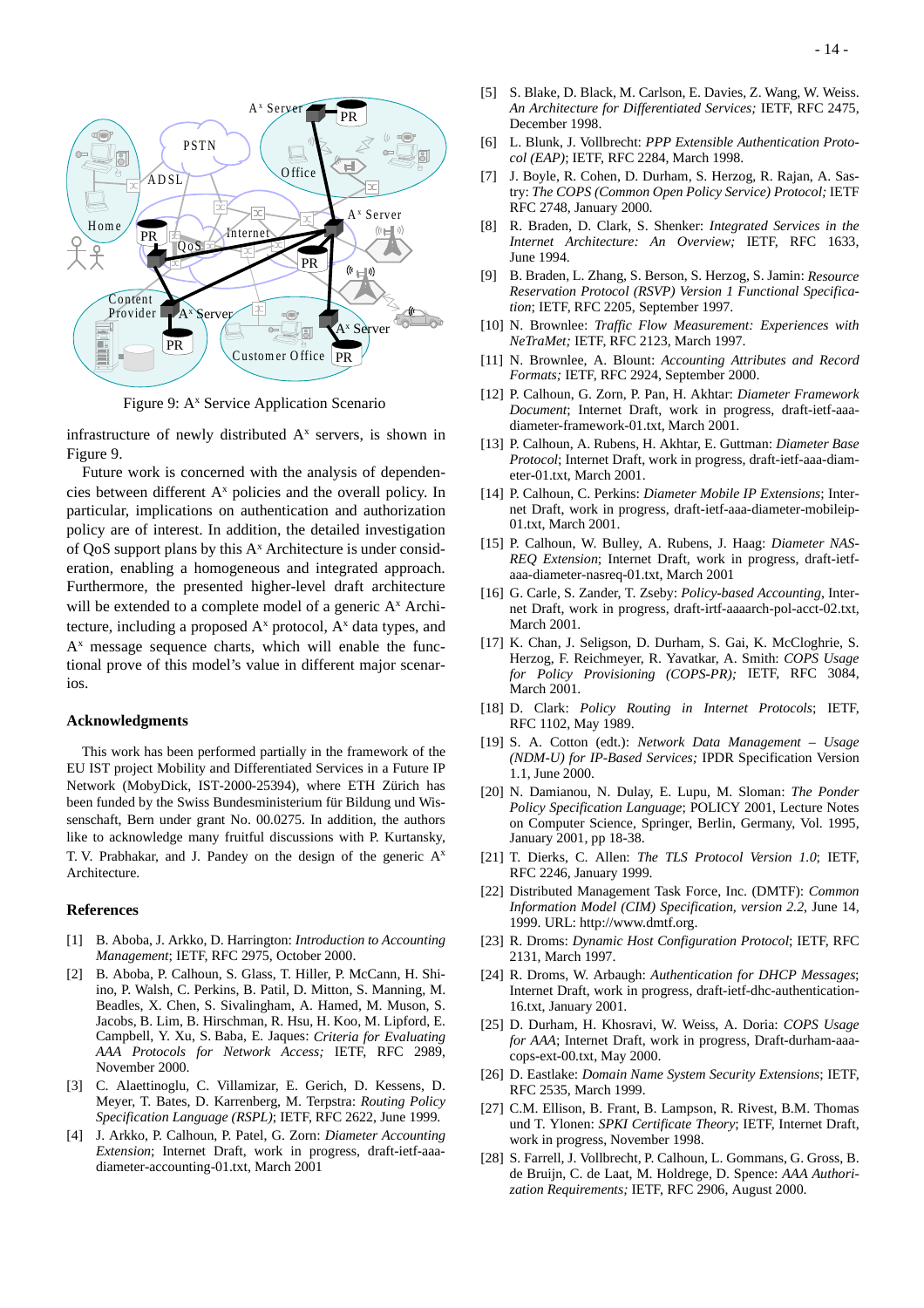- [29] D. Ferraiolo, R. Kuhn: *Role based access controls*; 15th NIST-NCSC National Computer Security Conference, Baltimore Maryland, U.S.A., 1992, pp. 554-563.
- [30] R. Fielding, J. Gettys, J. Mogul, H. Frystyk, L. Masinter, P. Leach, T. Berners-Lee: *Hypertext Transfer Protocol - HTTP/1.1*; IETF, RFC 2616, June 1999.
- [31] J. Franks, P. Hallam-Baker, J. Hostetler, S. Lawrence, P. Leach, A. Luotonen, L. Stewart: *HTTP Authentication: Basic and Digest Access Authentication*; IETF, RFC 261**7**, June 1999.
- [32] S. Glass, T. Hiller, S. Jacobs, C. Perkins: *Mobile IP Authentication, Authorization, and Accounting Requirements;* IETF, RFC 2977, October 2000.
- [33] S. Glassman, M. Manasse, M. Abadi, P. Gauthier und P. Sobalvarro: *The MilliCent protocol for inexpensive electronic commerce*. 4th International World Wide Web Conference Proceedings, Boston, USA, December 1995, pp 603-618.
- [34] P. Hasselmeyer, M.Schumacher, M. Voß: *Pay As You Go - Associating Costs With Jini Leases;* 4th International Enterprise Distributed Object Computing Conference (EDOC 2000), Makuhari, Japan, IEEE Publishing, September 2000, pp. 48-57.
- [35] M. Hitchesn, V. Varadharajan: *Tower: A Language for Role Based Access Control*; POLICY 2001, Lecture Notes on Computer Science, Springer, Berlin, Germany, Vol. 1995, January 2001, pp 88-106.
- [36] Internet Engineering Task Force: *IP Security Policy (ipsp) Working Group:* URL: http://www.ietf.org/html.charters/ipspcharter.html, April 2001.
- [37] Internet Engineering Task Force: *Policy Framework (policy) Working Group*: URL: http://www.ietf.org/html.charters/policy-charter.html, April 2001.
- [38] Internet Research Task Force: *AAA Architecture Research Group*; URL http://www.phys.uu.nl/~wwwfi/aaaarch/, April 2001.
- [39] ISO/IEC 13888-1: *Information Technology Security techniques - Non-repudiation - Part 1: General*; ISO/IEC, 1997.
- [40] ISO/IEC 13888-2: *Information Technology Security techniques - Non-repudiation - Part 2: Mechanisms using symmetric techniques*; ISO/IEC, 1998.
- [41] ISO/IEC 13888-3: *Information Technology Security techniques - Non-repudiation - Part 3: Mechanisms using asymmetric techniques*; ISO/IEC, 1997.
- [42] ITU-T Q.825: *Specification of TMN Applications at the Q3 Interface: Call Detail Recording;* Recommendation Q.825, Geneva Switzerland, 1998.
- [43] S. Jajodia, P. Samarati, V.S. Subrahmanian: *A Logical Language for Expressing Authorizations*; IEEE Symposium on Security and Privacy, Oakland, USA, May 1997, pp 31- 42.
- [44] J. Jason, L. Rafalow, E. Vyncke: *IPsec Configuration Policy Model*, Internet Draft, work in progress, draft-ietf-ipsp-configpolicy-model-02.txt, March 2001.
- [45] M. Khalil. H. Akhtar, K. Pillai, E. Qaddoura: *AAA Interface for IPv6 Handoff;* Internet Draft, work in progress, draftmkhalil-mobileip-ipv6-handoff-00.txt, October 2000.
- [46] B. Lloyd, W. Simpson: *PPP Authentication Protocols*; IETF, RFC 1334, October 1992.
- [47] C. de Laat, G. Gross, L. Gommans, J. Vollbrecht, D. Spence: *Generic AAA Architecture;* IETF, RFC 2903, August 2000.
- [48] C. de Laat: *Structure of a Generic AAA Server;* IETF, Internet Draft, work in progress, draft-irtf-aaaarch-generic-struct-00.txt, February 2001.
- [49] H. Mahon, Y. Bernet, S. Herzog: *Requirements for a Policy Managed System*; IETF, Internet Draft, work in progress, draft-ietf-policy-req-01.txt, October 1999
- [50] D. Meyer, J. Schmitz, C. Orange, M. Prior, C. Alaettinoglu: *Using RSPL in Practice*; IETF, RFC 2650, August 1999.
- [51] D. Mitton, M. St. Johns, S. Barkley, D. Nelson, B. Patil, M. Stevens, B. Wolff: *Authentication, Authorization, and Accounting: Protocol Evaluation;* IETF, Informational Draft, work in progress, January 2001.
- [52] *MobyDick Mobility and Differentiated Services in a Future IP Network;* European Union 5th Framework Program IST, IST-2000-25394, URL: http://www.ist-mobydick.org, April 2001.
- [53] J. Moffett, M. Sloman: *Policy Hierarchies for Distributed Systems Management,* IEEE Journal on Selected Areas in Communications, Vol. 11, No. 9, December 1993, pp 1404-1414.
- [54] B. Moore, E. Ellesson, J. Strassner, A. Westerinen: *Policy Core Information Model - Version 1 Specification*; IETF, RFC 3060, February 2001.
- [55] K. Nichols, V. Jacobson, L. Zhang: A *Two-bit Differentiated Services Architecture for the Internet;* IETF, RFC 2638, July 1999.
- [56] M. Nossik, F. Welfeld, M. Richardson: *PAX PDL A Non-Procedural Packet Description Language;* http://www.solidum.com/papers/paxpdel/pax-pdl-00.html, September 1998.
- [57] R. Ortalo: *A Flexible Method for Information System Security Policy Specificatio;* 5th European Symposium on Research in Computer Security (ESORICS 98), Louvain-la-Neuve, Belgium, Springer-Verlag, Heidelberg, Germany, 1998.
- [58] C. Rigney: *RADIUS Accounting*, IETF, RFC 2139, April 1997.
- [59] C. Rigney, A. Rubens, W. Simpson, S. Woolens: *Remote Authentication Dial-In User Service (RADIUS);* IETF, RFC 2138, April 1997.
- [60] F. C. Röhmer: *Charging Information Management and its Technical Implication in a Liberalized Broadband Telecommunications Environment;* SI Informatik/Informatique, Switzerland, No. 3, 1999, pp 37-38.
- [61] R. Sandhu, E. J. Coyne, H. L. Feinstein: *Role-based Access Control Models*, IEEE Computer, Vol. 29, No. 2, February 1996, pp 38-47.
- [62] W. Simpson: *PPP Challenge Handshake Authentication Protocol*; IETF, RFC 1994, August 1996.
- [63] M. Sloman: *Policy Driven Management For Distributed Systems*, Plenum Press Journal of Network and Systems Management, Vol. 2, No. 4, December 1994, pp 333-336.
- [64] R. Stewart, Q. Xie, K. Morneault, C. Sharp, H. Schwarzbauer, T. Taylor, I. Rytina, M. Kalla, L. Zhang, V. Paxson: *Stream Control Transmission Protocol*; IETF, RFC 2960, October 2000.
- [65] B. Stiller, J. Gerke, P. Reichl, P. Flury: *Management of Differentiated Service Usage by the Cumulus Pricing Scheme and a Generic Internet Charging System;* 7th IEEE/IFIP Symposium on Integrated Network Management (IM 2001), Seattle, Washington, U.S.A., May 14-17, 2001, pp 93-106.
- [66] I. Stoica, H. Zhang: *Providing Guaranteed Services Without Per-flow Management;* ACM Computer Communication Review (SIGCOMM'99), Vol. 29, No. 4, October 1999, pp 81- 94.
- [67] G. Stone, G. Xie: *Network Policy Languages: A Survey and a New Approach*; IEEE Network, Vol. 15, No. 1, January 2001, pp 10-21.
- [68] J. Strassner, S. Schleimer: *Policy Framework Definition Language*; IETF, Internet Draft, work in progress, draft-ietf-policy-framework-pfdl-00.txt, November 1998.
- [69] J. Strassner, E. Elleson, B. Moore: *Policy Framework Core Information Model*; IETF, Internet Draft, work in progress, draft-ietf-policy-core-schema-02.txt, February 1999.
- [70] B. Teitelbaum, P. Chimento: *QBone Bandwidth Broker Work Group.* URL: http://qbone.ctit.utwente.nl/BBroker/, August 2000
- [71] D. Verma: *Supporting Service Level Agreements on IP Networks;* Macmillan Technology Series, Indianapolis, Indiana, U.S.A., 1999.